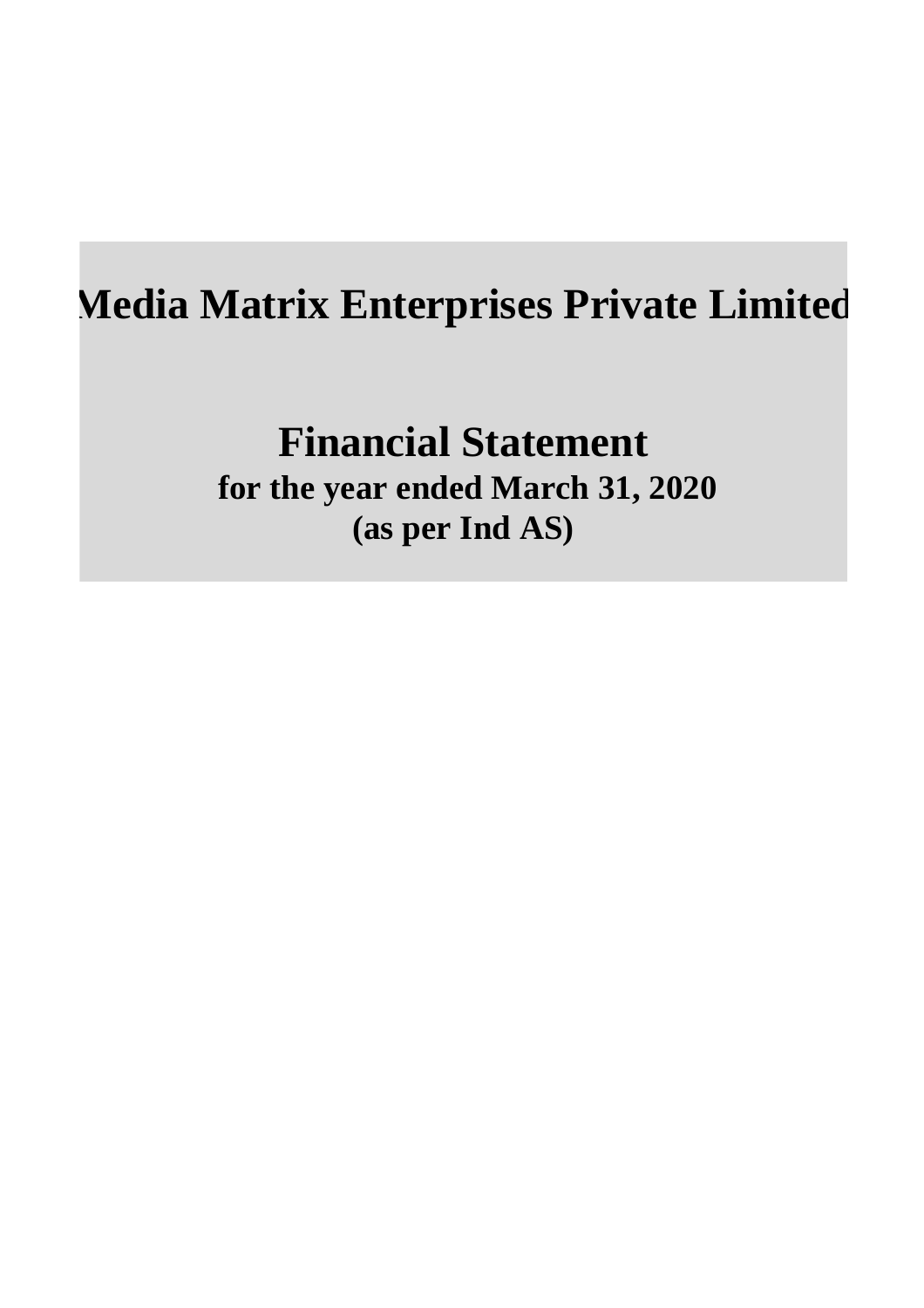# **Balance Sheet as at March 31, 2020**

*(All amounts are in Rs.)*

**Partner Director Director** M.No.: 085238 DIN: 05300460 DIN: 05300460 DIN: 00472532

 $SD/ SD/-$ Naresh Kumar Goel **Sandeep Jairath** B. B. Chugh

| <b>Particulars</b>                                                                  | <b>Note</b><br>No(s) | As at<br><b>March 31, 2020</b> | As at<br>March 31, 2019 | As at<br>April 01, 2018 |  |
|-------------------------------------------------------------------------------------|----------------------|--------------------------------|-------------------------|-------------------------|--|
|                                                                                     |                      |                                |                         |                         |  |
| <b>Assets</b>                                                                       |                      |                                |                         |                         |  |
| <b>Non-current Assets</b>                                                           |                      |                                |                         |                         |  |
| (a) Investment in subsidaries, associates/joint ventures                            | $\overline{2}$       | 10,75,18,800                   | 10,75,18,800            | 12,02,00,400            |  |
| (b) Financial Assets                                                                |                      |                                |                         |                         |  |
| (i) Investments                                                                     | 3                    | 3,25,49,430                    | 29,50,47,473            | 87,99,73,505            |  |
| (ii) Loans                                                                          | 4                    |                                |                         | 5,00,00,006             |  |
| (c) Deferred tax assets (net)                                                       | $\sqrt{5}$           |                                |                         | 1,49,223                |  |
| <b>Total Non Current Assets</b>                                                     |                      | 14,00,68,230                   | 40,25,66,273            | 1,05,03,23,134          |  |
| <b>Current Assets</b>                                                               |                      |                                |                         |                         |  |
| (a) Financial Assets                                                                |                      |                                |                         |                         |  |
| (i) Trade receivables                                                               | 6                    | 9,72,000                       | 1,60,54,088             |                         |  |
| (ii) Cash and cash equivalents                                                      | $\tau$               | 5,00,038                       | 6,61,690                | 4,93,536                |  |
| (iii) Loans                                                                         | 8                    | 31,50,000                      | 5,00,00,006             | 10,11,99,996            |  |
| (iv) Others                                                                         | 9                    | 17,72,500                      | 3,91,233                | 10,58,636               |  |
| (b) Current Tax Assets (Net)                                                        | 10                   | 16,63,728                      | 14,22,059               | 9,73,360                |  |
| (c) Other current assets                                                            | 11                   | 13,81,781                      | 7,01,512                |                         |  |
| <b>Total Current Assets</b>                                                         |                      | 94,40,047                      | 6,92,30,588             | 10,37,25,528            |  |
| <b>Total Assets</b>                                                                 |                      | 14,95,08,277                   | 47,17,96,861            | 1,15,40,48,662          |  |
|                                                                                     |                      |                                |                         |                         |  |
| <b>Equity and Liabilities</b>                                                       |                      |                                |                         |                         |  |
| <b>Equity</b>                                                                       |                      |                                |                         |                         |  |
| (a) Equity Share Capital                                                            | 12                   | 2,00,00,000                    | 2,00,00,000             | 2,00,00,000             |  |
| (b) Other Equity                                                                    |                      | 12,68,71,772                   | 42,87,66,668            | 1,03,09,69,662          |  |
| <b>Total Equity</b>                                                                 |                      | 14,68,71,772                   | 44,87,66,668            | 1,05,09,69,662          |  |
| <b>Liabilities</b>                                                                  |                      |                                |                         |                         |  |
| <b>Current Liabilities</b>                                                          |                      |                                |                         |                         |  |
| (a) Financial Liabilities                                                           |                      |                                |                         |                         |  |
| (i) Borrowings                                                                      | 13                   |                                | 35,00,000               | 10,24,52,192            |  |
| (ii) Trade payables                                                                 | 14                   |                                |                         |                         |  |
| - total outstanding dues of micro and small enterprises                             |                      |                                |                         |                         |  |
| - total outstanding dues to other than micro and small enterprises.                 |                      | 23,58,000                      | 1,84,03,438             | 29,700                  |  |
| (iii) Other financial liabilities                                                   | 15                   | 36,505                         | 5,82,449                | 41,500                  |  |
| (b) Other current liabilities                                                       | 16                   | 2,42,000                       | 5,44,306                | 5,55,608                |  |
| <b>Total Current Liabilities</b>                                                    |                      | 26,36,505                      | 2,30,30,193             | 10,30,79,000            |  |
| <b>Total Liabilities</b>                                                            |                      | 26,36,505                      | 2,30,30,193             | 10,30,79,000            |  |
| <b>Total Equity and Liabilities</b>                                                 |                      | 14,95,08,277                   | 47,17,96,861            | 1,15,40,48,662          |  |
|                                                                                     |                      |                                |                         |                         |  |
| The accompanying notes form an integral part of the standalone financial statements |                      |                                |                         |                         |  |

As per our limited review report of even date attached **For Oswal Sunil & Company For and on behalf of the Board Chartered Accountants Firm Reg. No.: 016520N**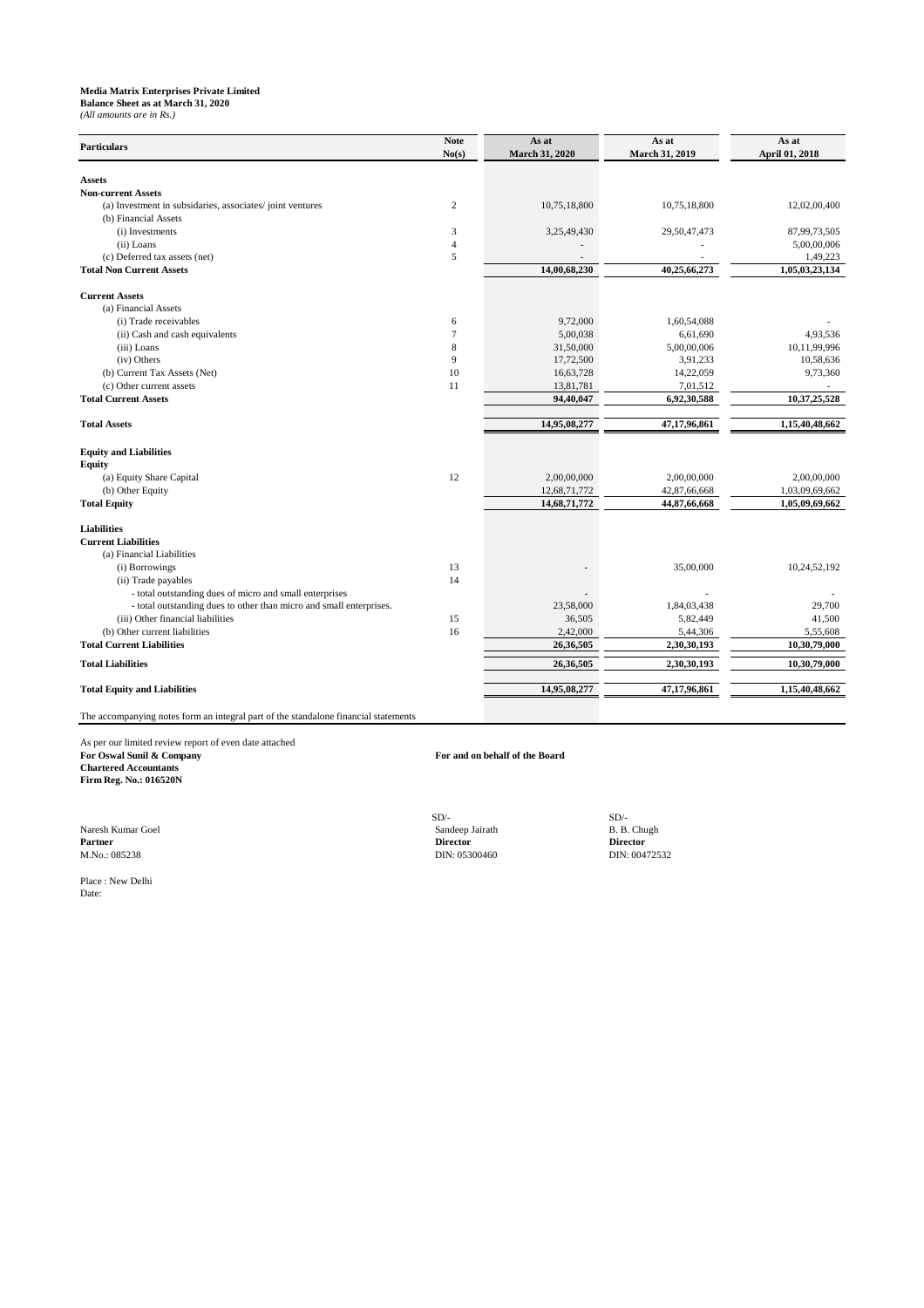**Statement of Profit and Loss for the year ended March 31, 2020**

*(All amounts are in Rs.)*

|             | <b>Particulars</b>                                                                  | <b>Note</b><br>No(s) | For the year ended<br><b>March 31, 2020</b> | For the year ended<br><b>March 31, 2019</b> |
|-------------|-------------------------------------------------------------------------------------|----------------------|---------------------------------------------|---------------------------------------------|
| I           | <b>INCOME</b>                                                                       |                      |                                             |                                             |
|             | Revenue from operations                                                             | 17                   | 1,08,57,885                                 | 1,51,81,536                                 |
|             | Other Income                                                                        | 18                   | 36,57,677                                   | 1,22,42,040                                 |
|             | <b>Total Revenue</b>                                                                |                      | 1,45,15,562                                 | 2,74,23,576                                 |
| $\mathbf H$ | <b>EXPENSE</b>                                                                      |                      |                                             |                                             |
|             | Purchases of stock-in trade                                                         |                      | 98,59,292                                   | 1,50,31,224                                 |
|             | <b>Finance Costs</b>                                                                | 19                   | 14,934                                      | 49,78,206                                   |
|             | Other Expenses                                                                      | 20                   | 34,11,056                                   | 39,01,394                                   |
|             | <b>Total Expenses</b>                                                               |                      | 1,32,85,282                                 | 2,39,10,824                                 |
| Ш           | Profit before exceptional items and income tax (I-II)                               |                      | 12,30,280                                   | 35, 12, 752                                 |
| IV          | Exceptional item                                                                    |                      |                                             |                                             |
| V           | Profit before tax (III - IV)                                                        |                      | 12,30,280                                   | 35, 12, 752                                 |
| VI          | <b>Tax expenses</b>                                                                 |                      |                                             |                                             |
|             | - Current tax                                                                       |                      | 2,72,997                                    | 8,39,713                                    |
|             | - Income tax for earlier year                                                       |                      | 4,478                                       |                                             |
|             | - Deferred Tax                                                                      |                      |                                             |                                             |
|             | VII Profit for the year (V-VI)                                                      |                      | 9,52,805                                    | 26,73,039                                   |
|             | VIII Other comprehensive Income (OCI):                                              |                      |                                             |                                             |
|             | Items that will not be reclassified to profit or loss                               |                      |                                             |                                             |
|             | (i) Gain/(Loss) on Equity Instruments designated through OCI                        |                      | (30, 28, 47, 701)                           | (68, 49, 26, 033)                           |
|             | Total Other comprehensive income/(loss) for the year                                |                      | (30, 28, 47, 701)                           | (68, 49, 26, 033)                           |
| IX          | Total comprehensive income for the year $(VII + VIII)$                              |                      | (30, 18, 94, 896)                           | (68, 22, 52, 994)                           |
| X           | Earning Per Share (face value per share Rs. 10/- each)                              | 21                   |                                             |                                             |
|             | - Basic                                                                             |                      | 0.48                                        | 1.34                                        |
|             | - Diluted                                                                           |                      | 0.01                                        | 0.02                                        |
|             | The accompanying notes form an integral part of the standalone financial statements |                      |                                             |                                             |

As per our limited review report of even date attached **For Oswal Sunil & Company For and on behalf of the Board Chartered Accountants Firm Reg. No.: 016520N**

Naresh Kumar Goel Sandeep Jairath **Partner Director Director** M.No.: 085238 DIN: 05300460 DIN: 05300460

SD/-<br>Sandeep Jairath B. B. Chugh

Place : New Delhi Date: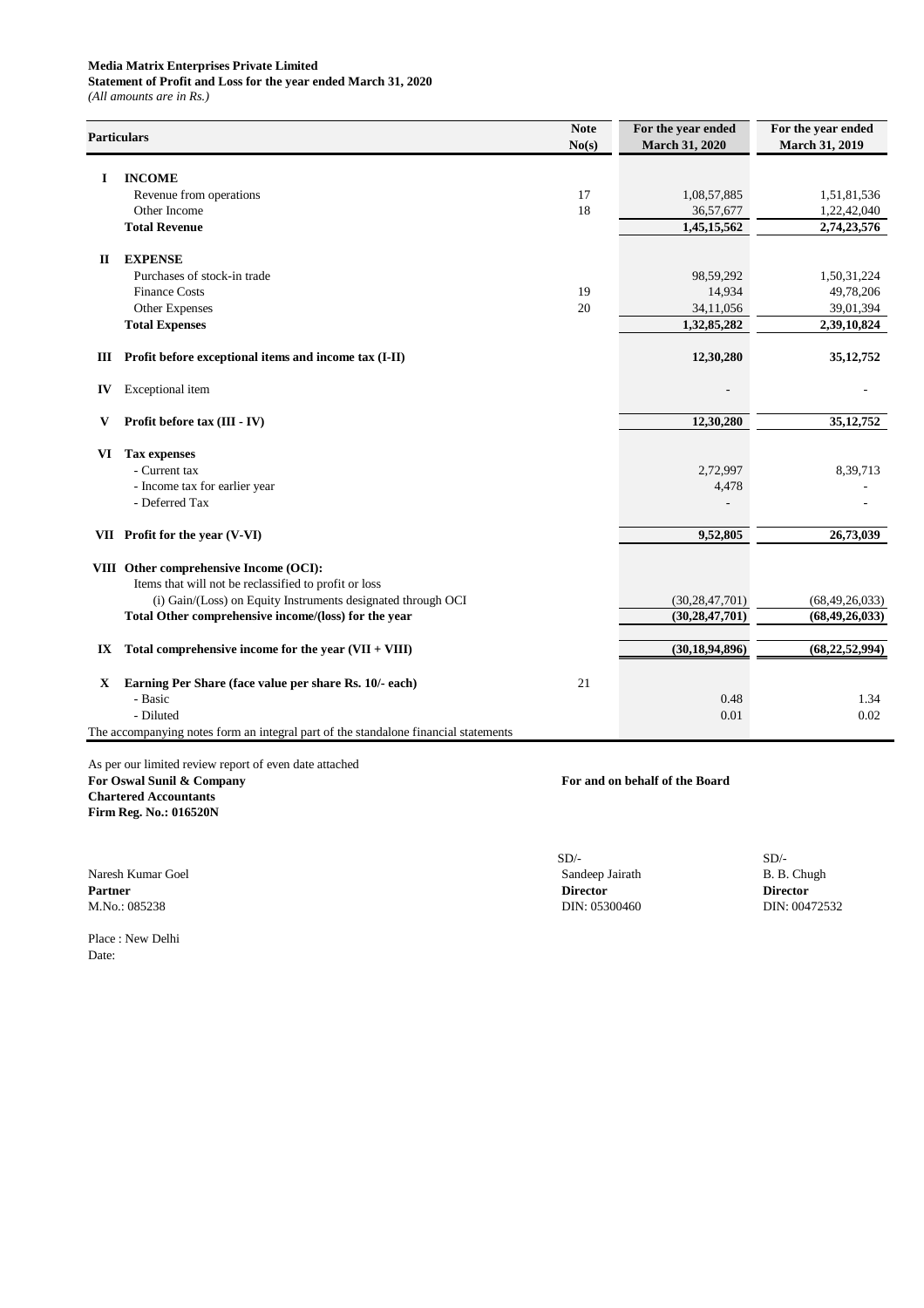#### **Media Matrix Enterprises Private Limited Statement of Changes in Equity for the year ended March 31, 2020** *(All amounts are in Rs.)*

#### **Equity Share Capital**

| <b>Particulars</b>                  | Amount      |
|-------------------------------------|-------------|
| Balance as at April 1, 2018         | 2,00,00,000 |
| Changes in equity share capital     |             |
| <b>Balance as at March 31, 2019</b> | 2,00,00,000 |
| Changes in equity share capital     |             |
| Balance as at March 31, 2020        | 2,00,00,000 |

#### **Other equity**

| <b>Particulars</b>                             | Equity component of                      | <b>Reserves and</b><br><b>Surplus</b> | <b>Items of Other</b><br>Comprehensive<br>Income                      | <b>Total</b>      |  |
|------------------------------------------------|------------------------------------------|---------------------------------------|-----------------------------------------------------------------------|-------------------|--|
|                                                | Compound Financial<br><b>Instruments</b> | <b>Retained Earnings</b>              | <b>Changes in fair</b><br>value of <b>FVOCI</b><br>equity instruments |                   |  |
| Balance as at April 01, 2018                   | 1,13,28,50,000                           | (9,89,13,758)                         | (29,66,580)                                                           | 1,03,09,69,662    |  |
| <b>Issue of Compound Financial Instruments</b> | 8,00,50,000                              |                                       |                                                                       | 8,00,50,000       |  |
| Total Comprehensive Income for the year        |                                          | 26,73,039                             | (68, 49, 26, 033)                                                     | (68, 22, 52, 994) |  |
| Balance as at March 31, 2019                   | 1,21,29,00,000                           | (9,62,40,719)                         | (68,78,92,613)                                                        | 42,87,66,668      |  |
| Total Comprehensive Income for the year        |                                          | 9,52,805                              | (30, 28, 47, 701)                                                     | (30, 18, 94, 896) |  |
| Balance as at March 31, 2020                   | 1,21,29,00,000                           | (9,52,87,914)                         | (99,07,40,314)                                                        | 12,68,71,772      |  |

The accompanying notes form an integral part of the standalone financial statements

As per our limited review report of even date attached **For Oswal Sunil & Company For and on behalf of the Board Chartered Accountants Firm Reg. No.: 016520N**

Place : New Delhi Date:

|                   | SD/-            |                 | SD/- |
|-------------------|-----------------|-----------------|------|
| Naresh Kumar Goel | Sandeep Jairath | B. B. Chugh     |      |
| Partner           | <b>Director</b> | <b>Director</b> |      |
| M.No.: 085238     | DIN: 05300460   | DIN: 00472532   |      |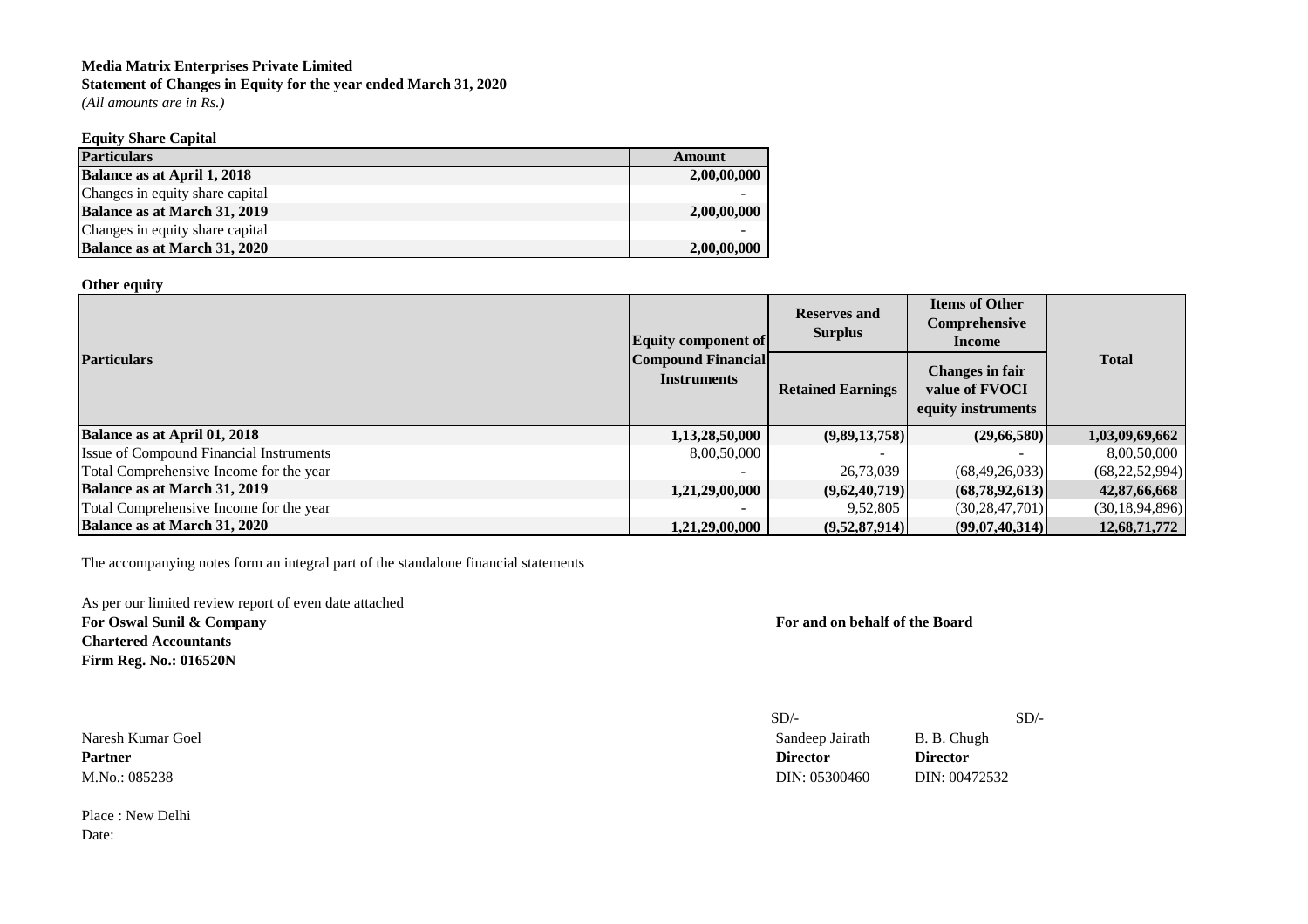# **Statement of Cash Flow for the year ended March 31, 2020**

*(All amounts are in Rs.)*

|              | <b>Particulars</b>                                                                                                                                                                                                                             |                                                                            | For the year ended<br><b>March 31, 2020</b> | For the year ended<br><b>March 31, 2019</b>                                                       |
|--------------|------------------------------------------------------------------------------------------------------------------------------------------------------------------------------------------------------------------------------------------------|----------------------------------------------------------------------------|---------------------------------------------|---------------------------------------------------------------------------------------------------|
|              | <b>Cash flow from Operating Activities :</b>                                                                                                                                                                                                   |                                                                            |                                             |                                                                                                   |
|              | Net Profit before taxes and Exceptional items                                                                                                                                                                                                  |                                                                            | 12,30,280                                   | 35, 12, 752                                                                                       |
|              | <b>Adjustments for:</b><br>Dividend and interest income classified as investing cash flows<br>Finance costs (net)                                                                                                                              | (36,08,600)<br>12,910                                                      |                                             | (1, 22, 42, 040)<br>49,77,922                                                                     |
|              | Change in operating assets and liabilities :<br>(Increase) in Trade and other receivables<br>Increase in Trade payables<br>(Increase) in other financial assets<br>(Increase) in other current assets<br>Increase in other current liabilities | 1,50,82,088<br>(1,60,45,438)<br>4,68,50,006<br>(23,03,205)<br>(8, 48, 249) | (35,95,690)<br>4,27,35,202                  | (72, 64, 118)<br>(1,60,54,089)<br>(5,06,24,703)<br>6,67,403<br>(7,93,74,322)<br>(14, 53, 85, 711) |
|              | <b>Cash generated from operations</b>                                                                                                                                                                                                          |                                                                            | 4,03,69,792                                 | (14, 91, 37, 077)                                                                                 |
|              | Income taxes paid/refund (net)                                                                                                                                                                                                                 |                                                                            | (2,77,475)                                  | (6,90,490)                                                                                        |
|              | Net cash inflow from /(used in) operating activities                                                                                                                                                                                           |                                                                            | 4,00,92,317                                 | (14,98,27,567)                                                                                    |
| $\mathbf{I}$ | <b>Cash flow from Investing activities</b>                                                                                                                                                                                                     |                                                                            |                                             |                                                                                                   |
|              | Payments for Investments<br>Proceeds from sale of investments/adjustment<br>Dividends received<br>Interest received                                                                                                                            |                                                                            | (4,03,49,659)<br>2,75,000<br>33,33,600      | (10, 75, 18, 800)<br>2,02,00,400<br>4,12,500<br>1,18,29,540                                       |
|              | Net Cash flow from / (used in) investing activities                                                                                                                                                                                            |                                                                            | (3,67,41,059)                               | (7,50,76,360)                                                                                     |
| Ш            | <b>Cash flow from Financing Activities</b>                                                                                                                                                                                                     |                                                                            |                                             |                                                                                                   |
|              | Proceeds from borrowings<br>(Repayment) of borrowings                                                                                                                                                                                          |                                                                            | (35,00,000)                                 | 23,00,50,002                                                                                      |
|              |                                                                                                                                                                                                                                                |                                                                            | (35,00,000)                                 | 23,00,50,002                                                                                      |
|              | Less:<br>Finance Costs paid<br>Dividend & tax thereon paid                                                                                                                                                                                     |                                                                            | (12,910)                                    | (49, 77, 922)                                                                                     |
|              | Net Cash flow from/ (used in) financing activities                                                                                                                                                                                             |                                                                            | (35, 12, 910)                               | 22,50,72,080                                                                                      |
| IV           | Net increase/(decrease) in cash & cash equivalents $(I + II + III)$                                                                                                                                                                            |                                                                            | (1,61,652)                                  | 1,68,153                                                                                          |
| V            | Cash and cash equivalents at the beginning of the financial year                                                                                                                                                                               |                                                                            | 6,61,690                                    | 4,93,537                                                                                          |
| VI           | Cash and cash equivalents at end of the year                                                                                                                                                                                                   |                                                                            | 5,00,038                                    | 6,61,690                                                                                          |

**Notes:**

 **2** Figures in bracket indicate cash outflow.

 **3** Cash and cash equivalents (refer note 7 ) comprise of the followings:

 $\mathsf{Cash}$  on hand

| Balances with Scheduled banks in     |          |             |
|--------------------------------------|----------|-------------|
| urrent accounts*                     | 0.038    | .690<br>b.6 |
| Balances per statement of cash flows | 5.00.038 | .690        |
|                                      |          |             |

As per our report of even date attached **For Oswal Sunil & Company For and on behalf of the Board Chartered Accountants Firm Reg. No.: 016520N**

**Naresh Kumar Goel** B. B. Chugh Sandeep Jairath B. B. Chugh **Partner Director Director M.No.: 085238** DIN: 00472532 DIN: 00472532

 **1** The Statement of Cash flow has been prepared under the indirect method as set-out in the Ind AS - 7 "Statement of Cash Flow" as specified in the Companies (Indian Accounting Standards) Rules, 2015.

Place : New Delhi Date:

 $SD/-$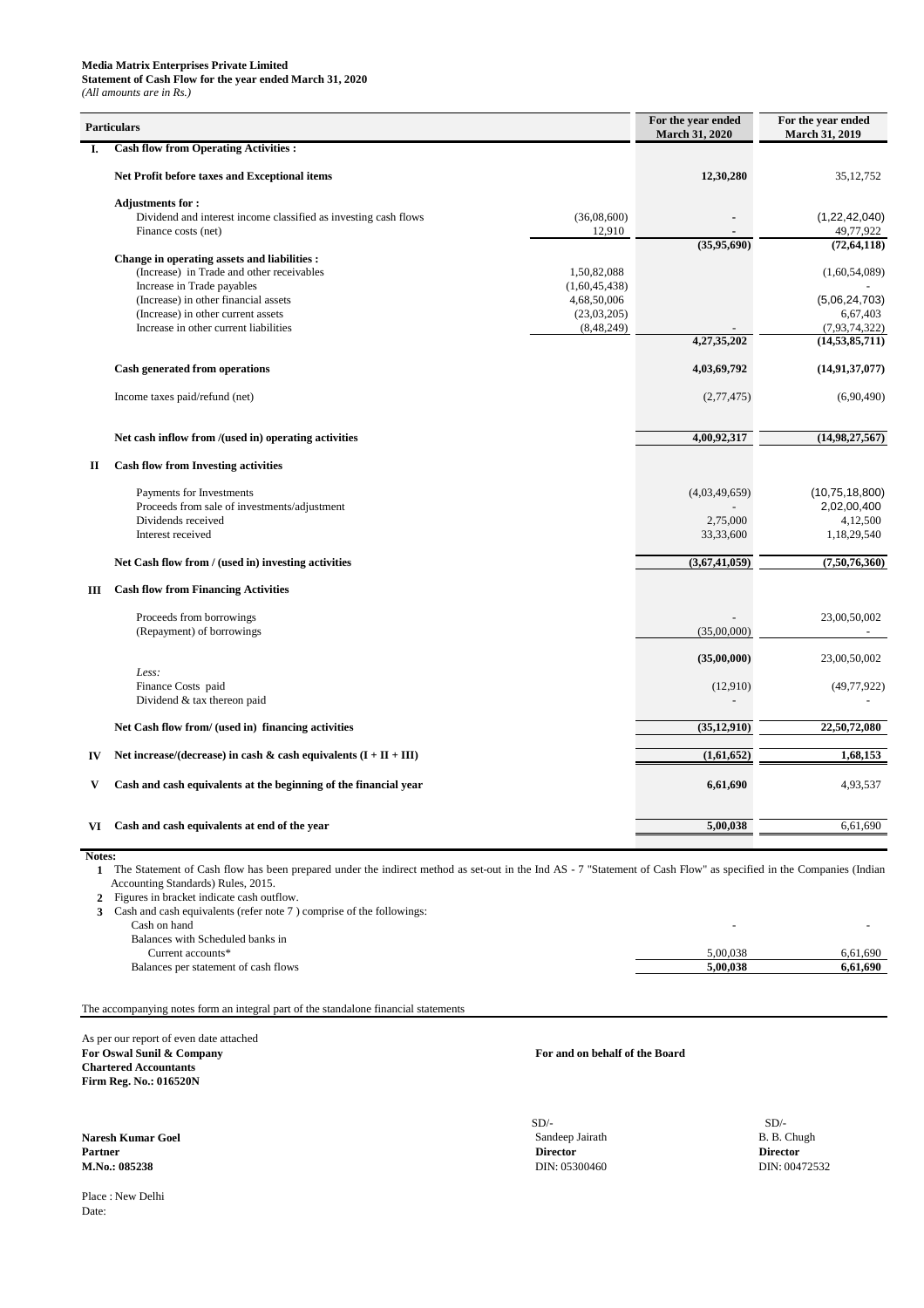**Notes forming part of Financial Statements for the year ended March 31, 2020** *(All amounts are in Rs.)*

# **2 Investment in subsidaries, associates/ joint ventures - fellow subsidiaries**

# **3 Non-Current Financial Assets - Investments**

|                                                        |              |                | <b>As at March 31, 2020</b> |                | As at March 31, 2019 | As at April 01, 2018 |               |
|--------------------------------------------------------|--------------|----------------|-----------------------------|----------------|----------------------|----------------------|---------------|
| <b>Particulars</b>                                     | Face         | No. of Shares/ |                             | No. of Shares/ |                      | No. of Shares/       |               |
|                                                        | <b>Value</b> | Debentures/    | <b>Amount</b>               | Debentures/    | <b>Amount</b>        | Debentures/          | <b>Amount</b> |
|                                                        |              | <b>Units</b>   |                             | <b>Units</b>   |                      | <b>Units</b>         |               |
|                                                        |              |                |                             |                |                      |                      |               |
| (i) Investment in equity instruments - Equity Shares   |              |                |                             |                |                      |                      |               |
| NexG Devices Private Limited (unquoted)                | 10           | 7,50,000       | 75,18,800                   | 7,50,000       | 75,18,800            |                      |               |
| Digivive Services Private Limited (unquoted)           | 10           |                |                             |                |                      | 20,15,000            | 2,02,00,400   |
|                                                        |              |                | 75,18,800                   |                | 75,18,800            |                      | 2,02,00,400   |
|                                                        |              |                |                             |                |                      |                      |               |
| (ii) Investment in equity instruments $-0\%$           |              |                |                             |                |                      |                      |               |
| <b>Compulsarily Convertible preference shares</b>      |              |                |                             |                |                      |                      |               |
| NexG Devices Private Limited                           | 100          |                |                             | 10,00,000      | 10,00,00,000         | 10,00,000            | 10,00,00,000  |
| (ii) Investment in equity instruments $-0.1\%$ CCPs    |              |                |                             |                |                      |                      |               |
| NexG Devices Private Limited                           | 100          | 10,00,000      | 10,00,00,000                |                |                      |                      |               |
|                                                        |              |                |                             |                |                      |                      |               |
|                                                        |              |                | 10,00,00,000                |                | 10,00,00,000         |                      | 10,00,00,000  |
| <b>Total Investment</b>                                |              |                | 10,75,18,800                |                | 10,75,18,800         |                      | 12,02,00,400  |
| Aggregate market value of quoted investments           |              |                |                             |                |                      |                      |               |
| Aggregate carrying value of unquoted investments       |              |                | 10,75,18,800                |                | 10,75,18,800         |                      | 12,02,00,400  |
| Aggregate amount of impairment in value of investments |              |                |                             |                |                      |                      |               |

Note: The Company has made investments which are of long term in nature. In the opinion of the management, the investments are strategic in nature and hence any current diminution in value of the investments are considered temporary, and therefore, no provision in value of investment has been made.

|                                                                                                                                            |              |                               | <b>As at March 31, 2020</b> | As at March 31, 2019          |                                | As at April 01, 2018          |                             |
|--------------------------------------------------------------------------------------------------------------------------------------------|--------------|-------------------------------|-----------------------------|-------------------------------|--------------------------------|-------------------------------|-----------------------------|
| <b>Particulars</b>                                                                                                                         | Face         | No. of Shares/<br>Debentures/ | Amount                      | No. of Shares/<br>Debentures/ | Amount                         | No. of Shares/<br>Debentures/ | Amount                      |
|                                                                                                                                            | <b>Value</b> | <b>Units</b>                  |                             | <b>Units</b>                  |                                | <b>Units</b>                  |                             |
| <b>Financial assets measured at FVTOCI</b><br>(i) Investment in equity instruments - Equity Shares<br>Kothari Petrochemicals Ltd. (quoted) | 10           | 5,50,000                      | 58,85,000                   | 5,50,000                      | 1,03,12,500                    | 5,50,000                      | 1,21,55,000                 |
| GTPL Hathway Ltd. (quoted)                                                                                                                 | 10           | 6,38,669                      | 2,66,64,430                 |                               |                                |                               |                             |
|                                                                                                                                            |              |                               | 3,25,49,430                 |                               | 1,03,12,500                    |                               | 1,21,55,000                 |
| (ii) Investment in equity instruments $-0\%$ CCDs<br>NexG Ventures India Private Limited                                                   | 100          | 97,00,000                     | $\overline{\phantom{a}}$    | 97,00,000                     | 28, 47, 34, 973                | 87,00,000                     | 86,78,18,505                |
|                                                                                                                                            |              |                               |                             |                               | 28, 47, 34, 973                |                               | 86,78,18,505                |
| <b>Total Investment FVTOCI</b>                                                                                                             |              |                               | 3,25,49,430                 |                               | 29,50,47,473                   |                               | 87,99,73,505                |
| Aggregate market value of quoted investments<br>Aggregate carrying value of unquoted investments                                           |              |                               | 3,25,49,430                 |                               | 1,03,12,500<br>28, 47, 34, 973 |                               | 1,21,55,000<br>86,78,18,505 |
| Aggregate amount of impairment in value of investments                                                                                     |              |                               | 97,00,00,000                |                               | 68, 52, 65, 027                |                               | 21,81,495                   |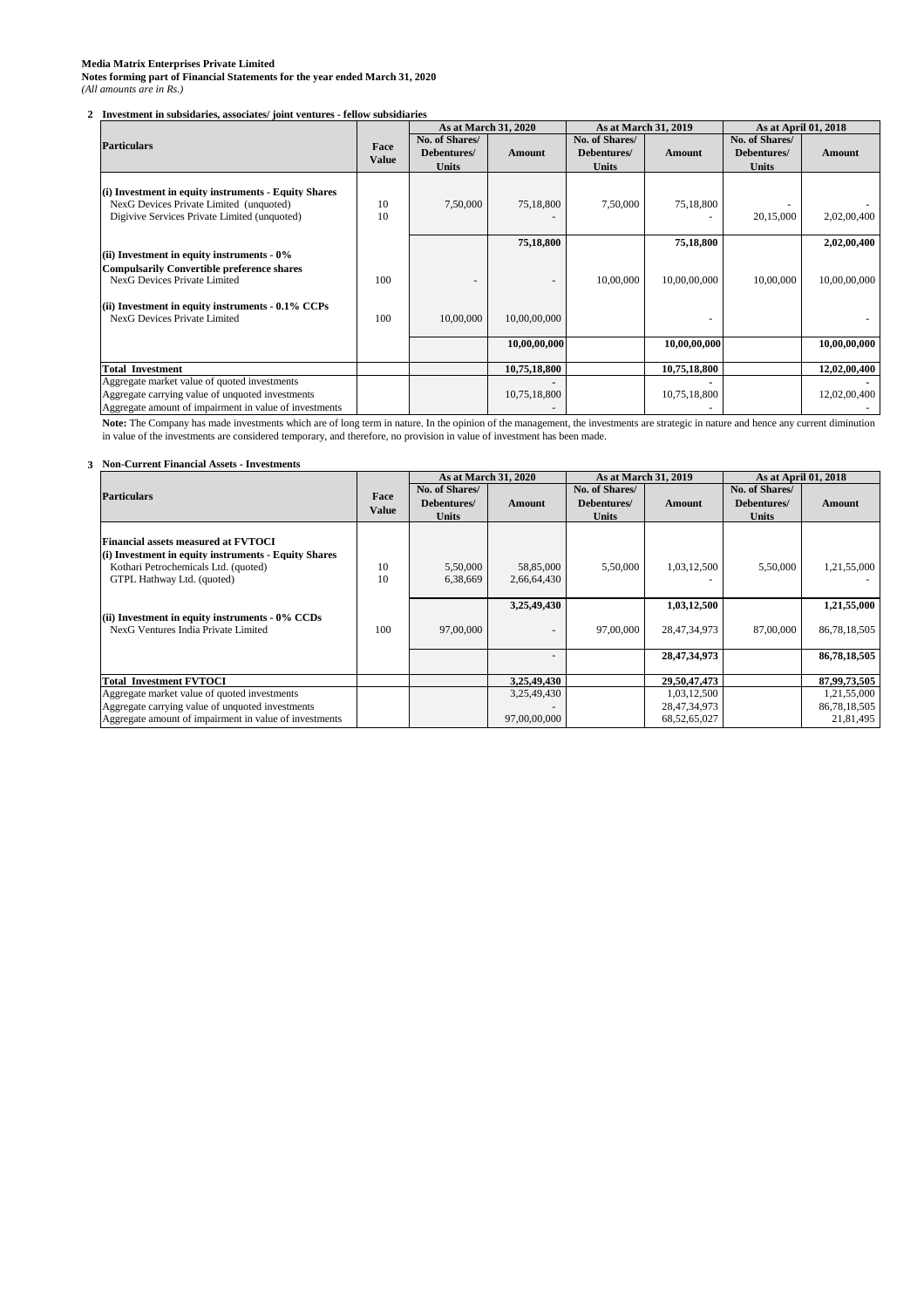**Notes forming part of Financial Statements for the year ended March 31, 2020** *(All amounts are in Rs.)*

# **4 Non-Current Financial Assets - Loans**

| <b>Particulars</b>         | As at<br><b>March 31, 2020</b> | As at<br><b>March 31, 2019</b> | As at<br><b>April 01, 2018</b> |
|----------------------------|--------------------------------|--------------------------------|--------------------------------|
| Unsecured, Considered Good |                                |                                |                                |
| Loans to related parties   | $\overline{\phantom{a}}$       | $\overline{\phantom{0}}$       |                                |
| Loans to others parties    | $\overline{\phantom{0}}$       | $\overline{\phantom{0}}$       | 5,00,00,006                    |
|                            |                                |                                |                                |
| Total                      |                                |                                | 5,00,00,006                    |

# **5 Deferred tax assets (net)**

Deferred income tax reflect the net tax effects of temporary difference between the carrying amount of assets and liabilities for the financial reporting purposes and the amounts used for income tax purposes. Significant component of the Company's net deferred income tax are as follows:-

| <b>Particulars</b>                | <b>Defined benefit</b>   | Property, plant | Provisions &             | <b>MAT</b> credit | <b>Total</b> |
|-----------------------------------|--------------------------|-----------------|--------------------------|-------------------|--------------|
|                                   | obligation               | and equipment   | others                   | entitlement       |              |
| As at April 01, 2018              | $\blacksquare$           |                 | -                        | 1,49,223          | 1,49,223     |
| (Changed)/Credited:               |                          |                 |                          |                   |              |
| - to Statement of profit and loss |                          |                 |                          | (1,49,223)        | (1,49,223)   |
| - to other comprehensive income   |                          |                 |                          |                   |              |
| - to current tax liability        | $\blacksquare$           |                 | $\overline{\phantom{a}}$ |                   |              |
| <b>As at March 31, 2019</b>       | $\overline{\phantom{0}}$ |                 | ٠                        |                   |              |
| (Changed)/Credited:               |                          |                 |                          |                   |              |
| - to Statement of profit and loss |                          |                 |                          |                   |              |
| - to other comprehensive income   |                          |                 |                          |                   |              |
| - to current tax liability        | $\blacksquare$           |                 | $\blacksquare$           | -                 |              |
| As at March. 31, 2020             |                          |                 |                          |                   |              |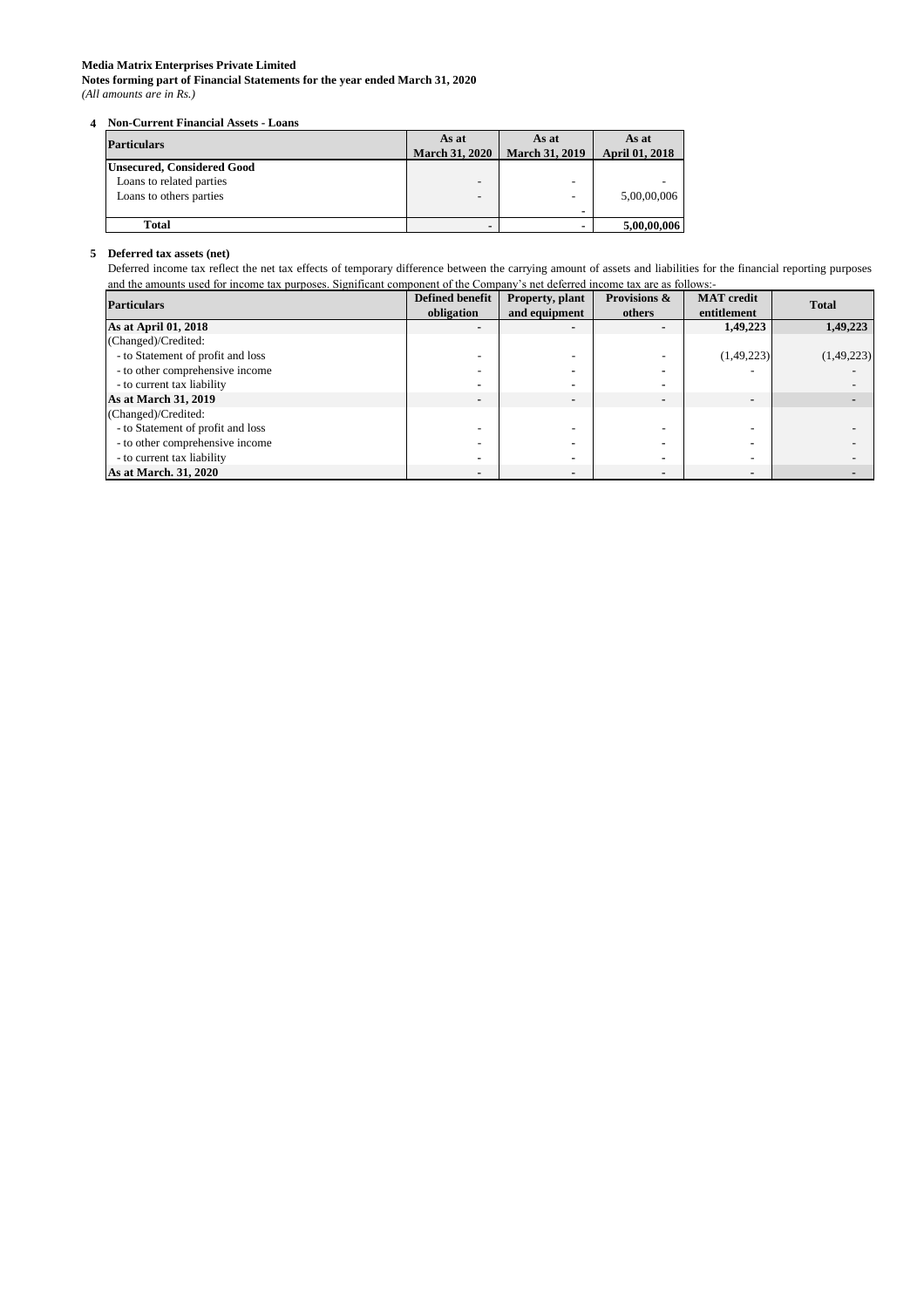**Notes forming part of Financial Statements for the year ended March 31, 2020** *(All amounts are in Rs.)*

# **6 Financial Assets - Trade Receivables**

# **7 Current Financial Assets - Cash & cash equivalents**

#### **8 Current Financial Assets - Loans**

| <b>Particulars</b>                                                                                                                              | As at<br><b>March 31, 2020</b> | As at<br><b>March 31, 2019</b>               | As at<br><b>April 01, 2018</b> |
|-------------------------------------------------------------------------------------------------------------------------------------------------|--------------------------------|----------------------------------------------|--------------------------------|
| <b>Trade Receivables</b><br>Unsecured, considered good<br>Which have significant inrease in credit risk<br>Less: expected credit loss allowance | 9,72,000<br>-                  | 1,60,54,088<br>-<br>$\overline{\phantom{0}}$ |                                |
| Total                                                                                                                                           | 9,72,000                       | 1,60,54,088                                  |                                |

# **9 Current Financial Assets -Other Assets**

| <b>Particulars</b>                                                                               | As at<br><b>March 31, 2020</b>       | As at<br><b>March 31, 2019</b>       | As at<br><b>April 01, 2018</b> |
|--------------------------------------------------------------------------------------------------|--------------------------------------|--------------------------------------|--------------------------------|
| <b>Cash &amp; Cash Equivalents</b><br>Balance with banks<br>- in current account<br>Cash on hand | 5,00,038<br>$\overline{\phantom{0}}$ | 6,61,690<br>$\overline{\phantom{a}}$ | 4,93,536<br>-                  |
| <b>Total</b>                                                                                     | 5,00,038                             | 6,61,690                             | 4,93,536                       |

# **10 Current Tax Assets**

| <b>Particulars</b>                                                    | As at<br><b>March 31, 2020</b>        | As at<br><b>March 31, 2019</b> | As at<br><b>April 01, 2018</b> |
|-----------------------------------------------------------------------|---------------------------------------|--------------------------------|--------------------------------|
| Unsecured, considered good<br>Loans to related parties<br>Other Loans | 31,50,000<br>$\overline{\phantom{a}}$ | $\sim$<br>5,00,00,006          | 12,00,000<br>9,99,99,996       |
| Total                                                                 | 31,50,000                             | 5,00,00,006                    | 10,11,99,996                   |

| <b>Particulars</b>                                 | As at<br><b>March 31, 2020</b> | As at<br><b>March 31, 2019</b> | As at<br><b>April 01, 2018</b> |
|----------------------------------------------------|--------------------------------|--------------------------------|--------------------------------|
| Unsecured, considered good<br>Interest Receivables | 17,72,500                      | 3,91,233                       | 10,58,636                      |
| Total                                              | 17.72.500                      | 3.91.233                       | 10,58,636                      |

# **11 Other Current Assets**

| <b>Particulars</b>                                                        | As at<br><b>March 31, 2020</b> | As at<br><b>March 31, 2019</b> | As at<br><b>April 01, 2018</b> |
|---------------------------------------------------------------------------|--------------------------------|--------------------------------|--------------------------------|
| <b>Current Tax Assets</b><br>Advance Income Tax / TDS (net of provisions) | 16,63,728                      | 14,22,059                      | 9,73,360                       |
| Total                                                                     | 16,63,728                      | 14.22.059                      | 9,73,360                       |

| <b>Particulars</b>         | As at                 | As at                 | As at                 |
|----------------------------|-----------------------|-----------------------|-----------------------|
|                            | <b>March 31, 2020</b> | <b>March 31, 2019</b> | <b>April 01, 2018</b> |
| Unsecured, considered good |                       |                       |                       |
| Indirect tax recoverable   | 5,61,261              | 3,87,362              |                       |
| Tax paid under protest     | 8,20,520              | 3,14,150              |                       |
|                            |                       |                       |                       |
| <b>Total</b>               | 13,81,781             | 7,01,512              |                       |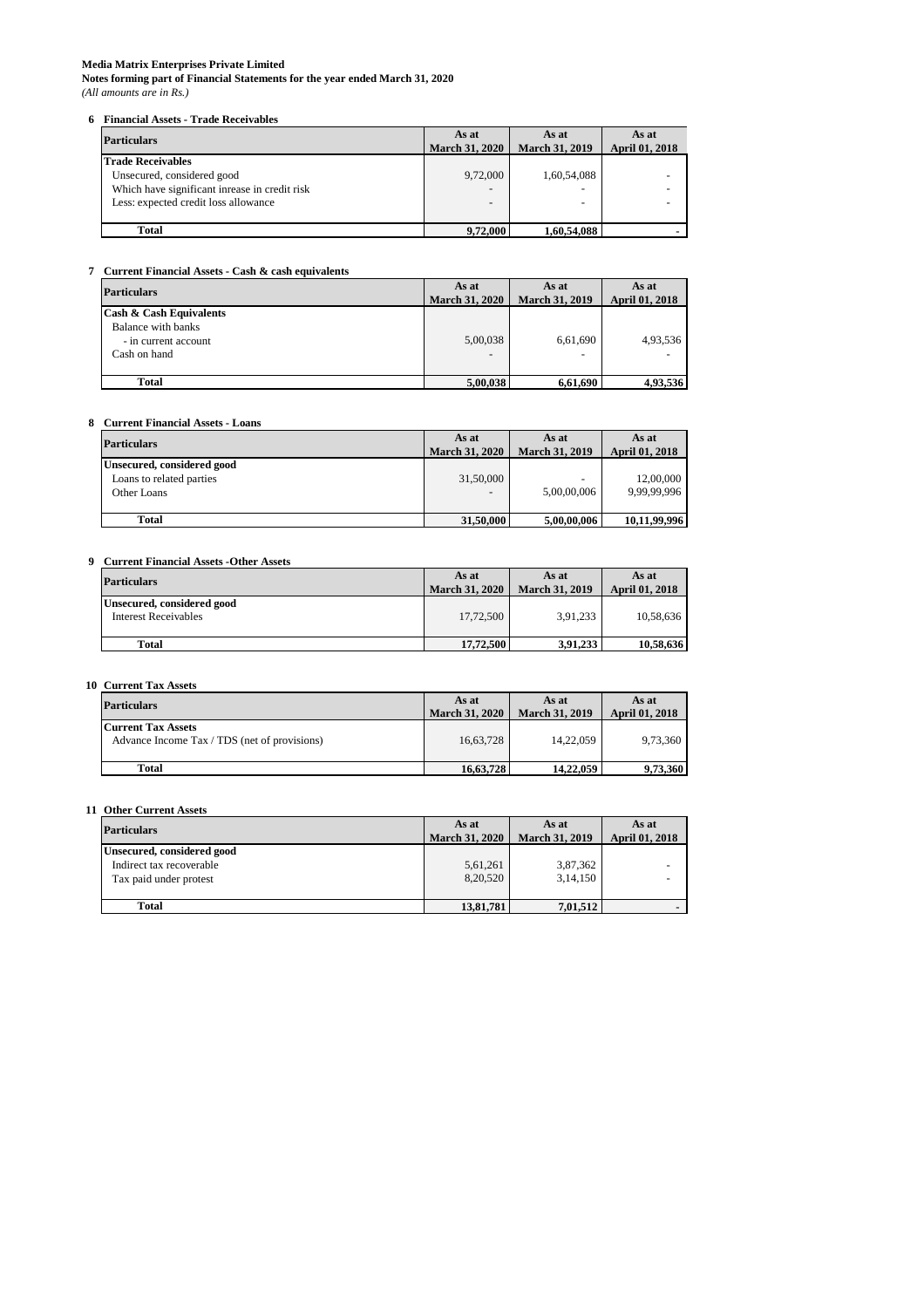**Notes forming part of Financial Statements for the year ended March 31, 2020** *(All amounts are in Rs.)*

# **12 A. Share Capital**

|                          | <b>Equity Share Capital</b> |             |  |
|--------------------------|-----------------------------|-------------|--|
|                          | <b>No of Shares</b>         | Amount      |  |
| As at April 1, 2018      | 20,00,000                   | 2,00,00,000 |  |
| Increase during the year | -                           |             |  |
| As at March 31, 2019     | 20,00,000                   | 2,00,00,000 |  |
| Increase during the year | -                           |             |  |
| As at March 31, 2020     | 20,00,000                   | 2,00,00,000 |  |

| Name of Shareholder                                                    | As at                 | No. of share held | % of Holding |
|------------------------------------------------------------------------|-----------------------|-------------------|--------------|
| Media Matrix Worldwide Limited (the Holding Company)                   | As at April 01, 2018  | 20,00,000         | 100.00%      |
| $(06$ Shares are held by Individuals as nominee of Holding<br>Company) | As at March 31, 2019  | 20,00,000         | 100.00%      |
|                                                                        | As at March. 31, 2020 | 20,00,000         | 100.00%      |

# **(iv) Terms/right attached to Equity/Preference Shares -**

| <b>Particular</b>                                |                     | <b>Equity Share Capital</b> |
|--------------------------------------------------|---------------------|-----------------------------|
|                                                  | <b>No of Shares</b> | Amount                      |
| As at April 1, 2018                              | 20,00,000           | 2,00,00,000                 |
| Add: Shares issued during the year               |                     |                             |
| Add: Bonus shares issued during the year         | ۰                   |                             |
| Less: Share bought back during the year          | ۰                   |                             |
| As at March 31, 2019                             | 20,00,000           | 2,00,00,000                 |
| Add: Shares issued during the year               |                     |                             |
| Add: Bonus shares issued during the year         | -                   |                             |
| Less: Share bought back/redeemed during the year | ۰                   |                             |
| As at March 31, 2020                             | 20,00,000           | 2,00,00,000                 |

# **(iii) Shareholders holding more than 5 percent of Equity Shares**

The Company has issued equity share of Rs.10/- each. On a show of hands, every holder of equity shares is entitled for one vote and upon a poll shall have voting rights in proportion to the shares of the paid up equity capital of the Company held by them. In the event of liquidation of the Company, the holders of equity shares will be entitled to receive remaining assets of the Company, after distribution of all preferential amount in proportion to their shareholdings.

# **(i) Authorised Share Capital**

# **(ii) Shares issued, subscribed and fully paid-up**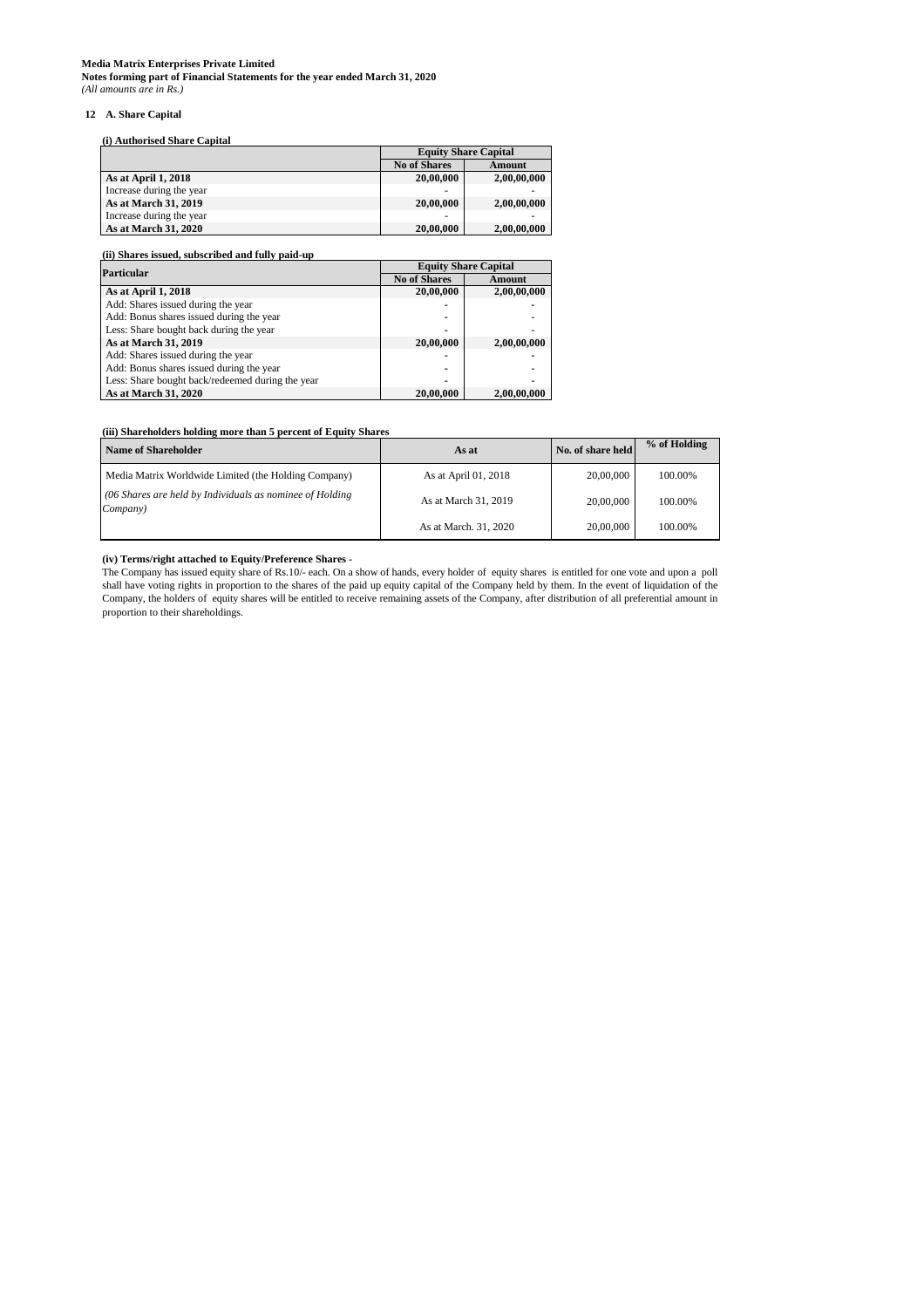**Notes forming part of Financial Statements for the year ended March 31, 2020** *(All amounts are in Rs.)*

# **B. Other Equity**

# **\* Brief terms of Compound Financial Instruments:**

# **(i) Retained Earnings**

# **(ii) Components of Other Comprehensive Income**

| $\sim$                                                    |                       |                       |                       |
|-----------------------------------------------------------|-----------------------|-----------------------|-----------------------|
| <b>Particulars</b>                                        | As at                 | As at                 | As at                 |
|                                                           | <b>March 31, 2020</b> | <b>March 31, 2019</b> | <b>April 01, 2018</b> |
| (i) Retained Earnings                                     | (9,52,87,914)         | (9,62,40,719)         | (9,89,13,758)         |
| (ii) Components of Other Comprehensive Income             |                       |                       |                       |
| a. Changes in fair value of FVOCI equity instruments      | (99,07,40,314)        | (68, 78, 92, 613)     | (29,66,580)           |
| (iii) Equity component of Compound Financial Instruments* | 1,21,29,00,000        | 1,21,29,00,000        | 1,13,28,50,000        |
|                                                           |                       |                       |                       |
| Total                                                     | 12,68,71,772          | 42,87,66,668          | 1,03,09,69,662        |

|                          | <b>Changes in fair</b> |
|--------------------------|------------------------|
| <b>Particulars</b>       | value of FVOCI         |
|                          | equity                 |
|                          | instruments            |
| As at April 1, 2018      | (29,66,580)            |
| Increase during the year | (68, 49, 26, 033)      |
| Decrease during the year |                        |
| As at March 31, 2019     | (68,78,92,613)         |
| Increase during the year | (30, 28, 47, 701)      |
| Decrease during the year |                        |
| As at March 31, 2020     | (99,07,40,314)         |

| <b>Particulars</b>                                 | As at                 | As at                 | As at                 |
|----------------------------------------------------|-----------------------|-----------------------|-----------------------|
|                                                    | <b>March 31, 2020</b> | <b>March 31, 2019</b> | <b>April 01, 2018</b> |
| <b>Opening Balance</b>                             | (9,62,40,719)         | (9,89,13,758)         | (9,89,13,758)         |
| Add: Net profit for the period                     | 9,52,805              | 26,73,039             |                       |
| Add/Less: adjustments for-                         |                       |                       |                       |
| Remeasurement of Defined benefit plans             | -                     |                       |                       |
| Equity Instruments measured at Fair value          |                       |                       |                       |
| Equity Instruments through OCI                     | -                     |                       |                       |
| Debt instrument through other comprehensive income | ۰                     |                       |                       |
|                                                    |                       |                       |                       |
| <b>Closing Balance</b>                             | (9,52,87,914)         | (9,62,40,719)         | (9,89,13,758)         |

i) Company has issued 10,610,000 (10,610,000)unsecured 0% Compulsorily Convertible Debentures (CCDs) to its holding company amounting to Rs 10,61,000,000/- (PY: Rs 10,61,000,000/-) of Rs 100 each . The CCDs will be convertible into Equity Shares of the Company at expiry of 9 years from the date of allotment. Each CCD of Rs.100/- each will be convertible into 10/- equity shares of Rs.10 each of the Company.

ii) Company had issued 1,51,900 (1,51,900) unsecured 0% Compulsorily Convertible Debentures (CCDs) to its holding company amounting to Rs 1,51,900,000/- (PY Rs1, 51,900,000/-) of Rs 1000/- each. The CCDs will be convertible into Equity Shares of the Company at expiry of 9 years from the date of allotment. Each CCD of Rs.1000 each will be convertible into 100/- equity shares of Rs.10/- each of the Company.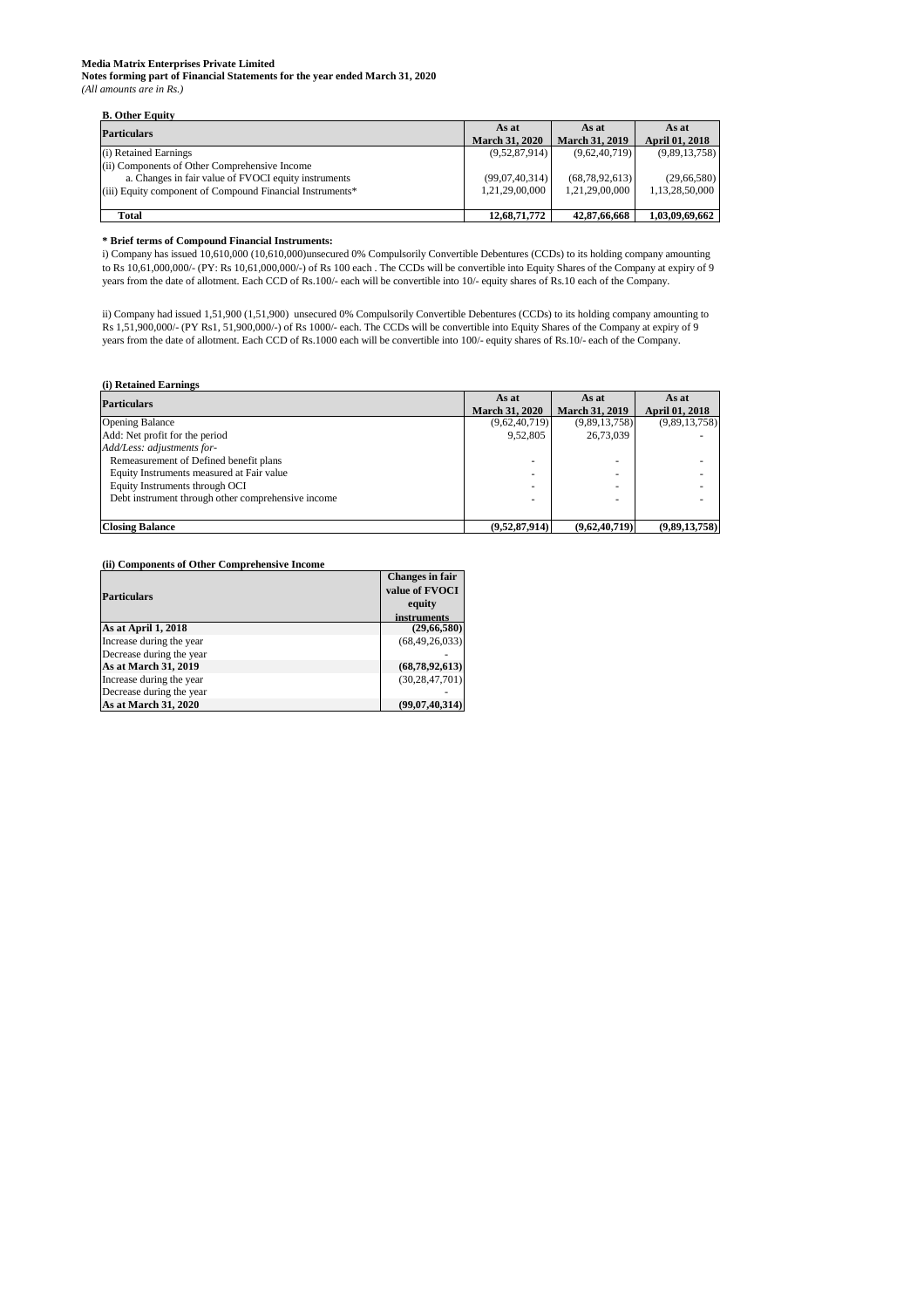**Notes forming part of Financial Statements for the year ended March 31, 2020** *(All amounts are in Rs.)*

# **13 Current Financial Liabilities - Borrowings**

**Notes:**

1 Above loan is repayable on demand and carrying interest at 9% P.a

# **14 Current Financial Liabilities - Trade Payables**

| <b>Particulars</b>                                                                                          | As at<br><b>March 31, 2020</b> | As at<br><b>March 31, 2019</b> | As at<br><b>April 01, 2018</b> |
|-------------------------------------------------------------------------------------------------------------|--------------------------------|--------------------------------|--------------------------------|
| Borrowings - Loans repayable on demands<br><b>Unsecured</b><br>From other parties - Inter Corporate Deposit | ۰                              | 35,00,000                      | 10,24,52,192                   |
| <b>Total</b>                                                                                                |                                | 35,00,000                      | 10,24,52,192                   |

# **15 Other Financial Liabilities**

| <b>Particulars</b>                                                    | As at<br><b>March 31, 2020</b>        | As at<br><b>March 31, 2019</b> | As at<br><b>April 01, 2018</b> |
|-----------------------------------------------------------------------|---------------------------------------|--------------------------------|--------------------------------|
| <b>Trade Payables</b><br>Due to Micro and Small Enterprises<br>Others | $\overline{\phantom{0}}$<br>23,58,000 | $\sim$<br>1,84,03,438          | 29,700                         |
| <b>Total</b>                                                          | 23,58,000                             | 1,84,03,438                    | 29,700                         |

# **16 Other Current Liabilities**

| <b>Particulars</b>                                             | As at<br><b>March 31, 2020</b> | As at<br><b>March 31, 2019</b> | As at<br><b>April 01, 2018</b> |
|----------------------------------------------------------------|--------------------------------|--------------------------------|--------------------------------|
| <b>Other Financial Liabilities</b><br><b>Expenses Payables</b> | 36,505                         | 5,82,449                       | 41,500                         |
| <b>Total</b>                                                   | 36,505                         | 5,82,449                       | 41,500                         |

| <b>Particulars</b>                   | As at<br><b>March 31, 2020</b> | As at<br><b>March 31, 2019</b> | As at<br><b>April 01, 2018</b> |
|--------------------------------------|--------------------------------|--------------------------------|--------------------------------|
| <b>Statutory Liabilities payable</b> | 2,42,000                       | 5,44,306                       | 5,55,608                       |
| <b>Total</b>                         | 2,42,000                       | 5,44,306                       | 5,55,608                       |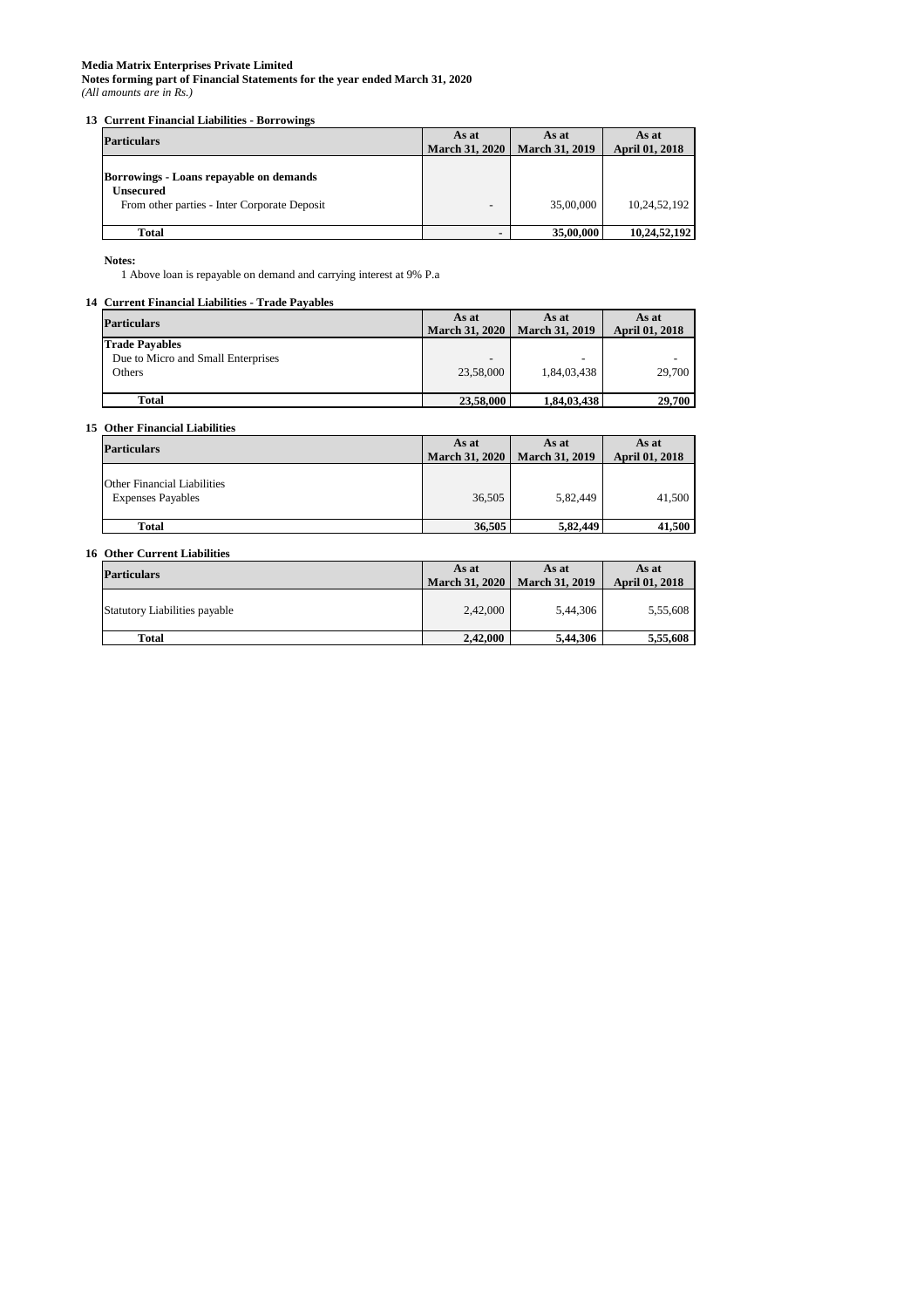**Notes forming part of Financial Statements for the year ended March 31, 2020** *(All amounts are in Rs.)*

# **17 Revenue from operations**

| <b>Particulars</b>                                                           | For the year ended<br><b>March 31, 2020</b> | For the year ended<br><b>March 31, 2019</b> |  |
|------------------------------------------------------------------------------|---------------------------------------------|---------------------------------------------|--|
| <b>Sale and Services</b><br>- trading activities<br>- consultancy activities | 99,57,885<br>9,00,000                       | 1,51,81,536                                 |  |
| <b>Total</b>                                                                 | 1,08,57,885                                 | 1,51,81,536                                 |  |

# **18 Other Income**

| <b>Particulars</b>                | For the year ended<br><b>March 31, 2020</b> | For the year ended<br><b>March 31, 2019</b> |
|-----------------------------------|---------------------------------------------|---------------------------------------------|
| <b>Other non-operating income</b> |                                             |                                             |
| Interest Income                   | 33, 33, 600                                 | 1,18,29,540                                 |
| Interest on Income Tax Refund     | 49,077                                      |                                             |
| Dividend Income                   | 2,75,000                                    | 4,12,500                                    |
|                                   |                                             |                                             |
| <b>Total</b>                      | 36,57,677                                   | 1,22,42,040                                 |

# **19 Finance Costs**

| <b>Particulars</b>                                          | For the year ended<br><b>March 31, 2020</b> | For the year ended<br><b>March 31, 2019</b> |
|-------------------------------------------------------------|---------------------------------------------|---------------------------------------------|
| Interest on Loans<br>Interest on TDS<br><b>Bank Charges</b> | 12,910<br>18<br>2,006                       | 49,77,908<br>14<br>284                      |
|                                                             | 14,934                                      | 49,78,206                                   |

# **20 Other Expenses**

| <b>Particulars</b>                 | For the year ended<br><b>March 31, 2020</b> | For the year ended<br><b>March 31, 2019</b> |
|------------------------------------|---------------------------------------------|---------------------------------------------|
|                                    |                                             |                                             |
| <b>Rates and Taxes</b>             | 37,967                                      | 8,444                                       |
| <b>Auditors' Remuneration</b>      |                                             |                                             |
| - Audit Fees                       | 40,000                                      | 40,000                                      |
| Legal and Professional Charges     | 24,09,000                                   | 34, 32, 500                                 |
| Data Entry Charges                 |                                             | 4,20,000                                    |
| <b>Business Support Services</b>   | 9,00,000                                    |                                             |
| Travelling and Conveyance Expenses | 18,000                                      | $\Omega$                                    |
| Miscellaneous Expenses             | 6,089                                       | 450                                         |
|                                    |                                             |                                             |
| <b>Total</b>                       | 34,11,056                                   | 39,01,394                                   |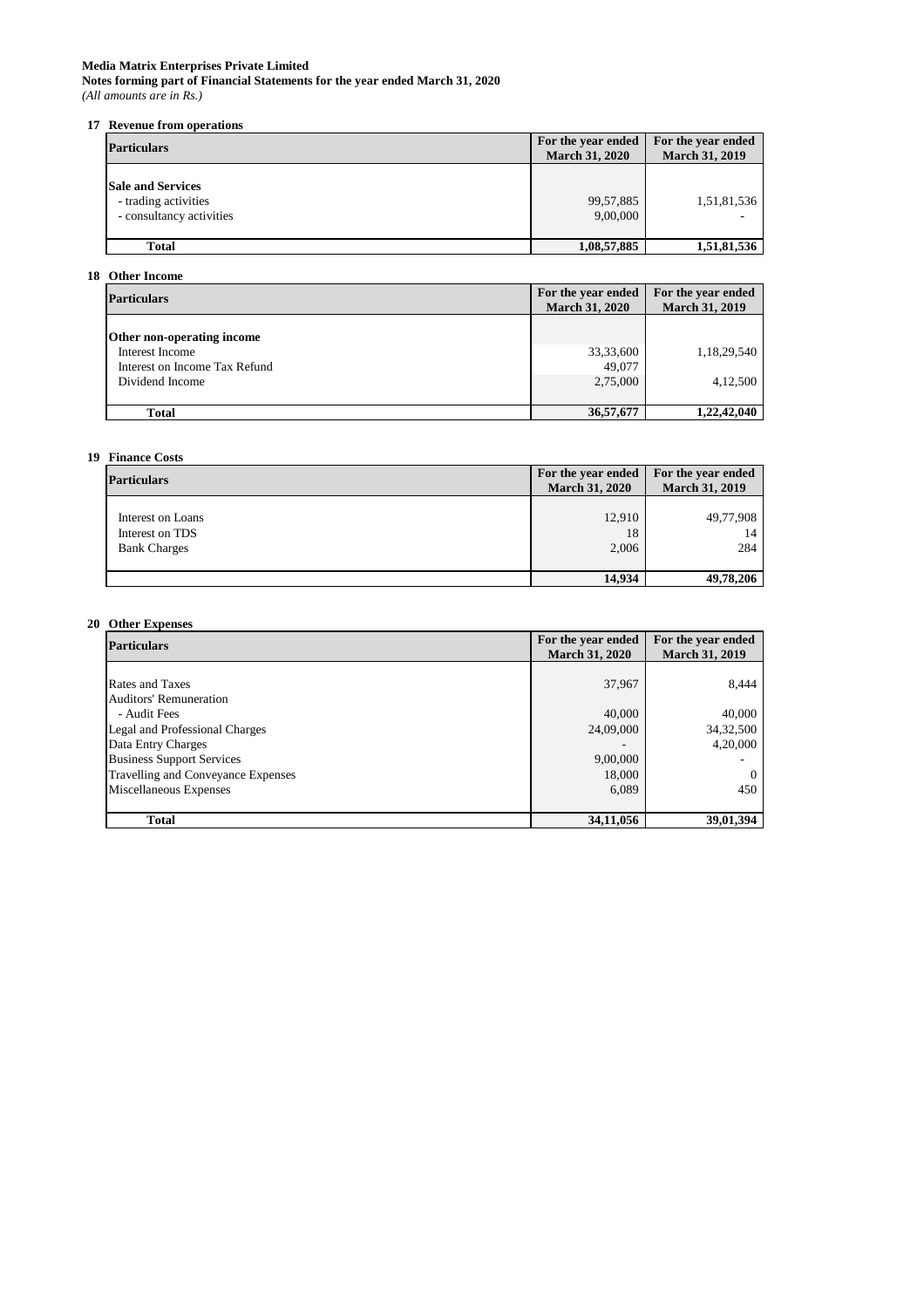# **21 Earning per Share (EPS) - In accordance with the Indian Accounting Standard (Ind AS-33)**

| <b>Particulars</b>                                | For the year ended<br><b>March 31, 2020</b> | For the year ended<br><b>March 31, 2019</b> |  |
|---------------------------------------------------|---------------------------------------------|---------------------------------------------|--|
|                                                   |                                             |                                             |  |
| <b>Basic &amp; Diluted Earnings per share:</b>    |                                             |                                             |  |
| Profit & Loss for the year                        | 9,52,805                                    | 26,73,039                                   |  |
| Profit attributable to ordinary shareholders (A)  | 9,52,805                                    | 26,73,039                                   |  |
| Weighted average number of ordinary shares (B)    | 20,00,000                                   | 20,00,000                                   |  |
| (used as denominator for calculating basic EPS)   |                                             |                                             |  |
| Potential equity shares                           | 12, 12, 90, 000                             | 12, 12, 90, 000                             |  |
| Weighted average number of ordinary shares (C)    | 12,32,90,000                                | 12,32,90,000                                |  |
| (used as denominator for calculating diluted EPS) |                                             |                                             |  |
| Nominal value of ordinary share                   | $Rs. 10/-$                                  | $Rs. 10/-$                                  |  |
| Earnings per share - Basic (A/B)                  | 0.48                                        | 1.34                                        |  |
| Earnings per share - Diluted (A/C)                | 0.01                                        | 0.02                                        |  |
|                                                   |                                             |                                             |  |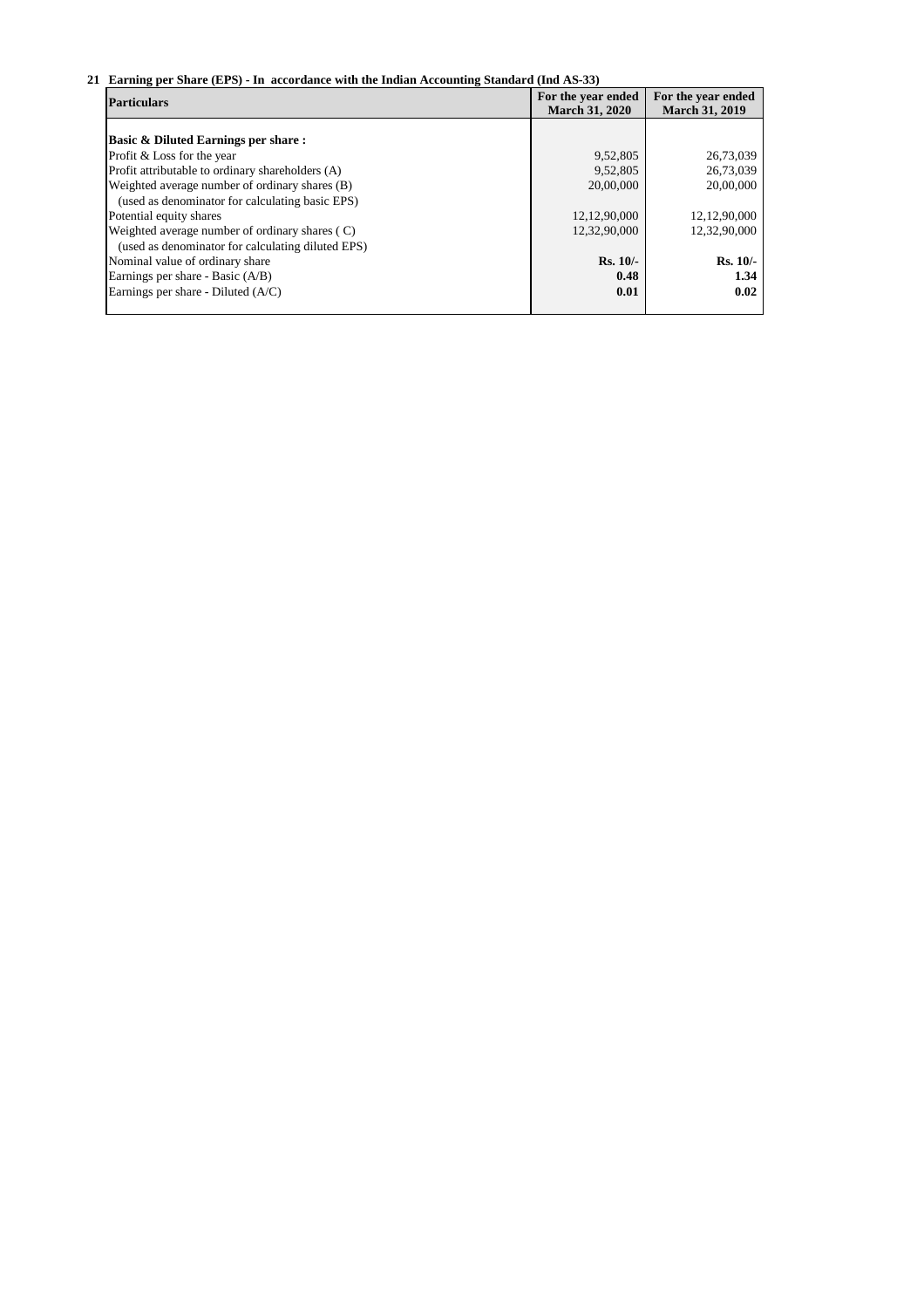# **Media Matrix Enterprises Private Limited Notes to the Financial Statements for the year ended March 31, 2020**

*(All amounts are in Rs.)*

# **Note 22: FINANCIAL INSTRUMENTS**

# **A. Fair Value Measurement Hierarchy**

|                                                              | <b>Notes</b> | Level | March 31,<br>2020 | March 31,<br>2019 | April $\overline{1,}$<br>2018 |
|--------------------------------------------------------------|--------------|-------|-------------------|-------------------|-------------------------------|
|                                                              |              |       |                   |                   |                               |
| <b>FINANCIAL ASSETS</b>                                      |              |       |                   |                   |                               |
| a) Measured at amortised cost                                |              |       |                   |                   |                               |
| <b>Trade Receivables</b>                                     | 6            | 3     | 9,72,000          | 1,60,54,088       |                               |
| Cash and Cash Equivalents                                    | 7            |       | 5,00,038          | 6,61,690          | 4,93,536                      |
| Loans                                                        | 4, 8         |       | 31,50,000         | 5,00,00,006       | 15,12,00,002                  |
| <b>Other Financial Assets</b>                                | 9            | 3     | 17,72,500         | 3,91,233          | 10,58,636                     |
| b) Measured at Fair value through Other Comprehensive Income |              |       |                   |                   |                               |
| Non Current Investments                                      |              |       |                   |                   |                               |
| Kothari Petrochemicals Ltd.                                  | 3            |       | 58,85,000         | 1,03,12,500       | 1,21,55,000                   |
| GTPL Hathway Ltd.                                            | 3            |       | 2,66,64,430       |                   |                               |
| NexG Ventures India Private Limited                          | 3            | 3     |                   | 28, 47, 34, 973   | 86,78,18,505                  |
| <b>FINANCIAL LIABILITIES</b>                                 |              |       |                   |                   |                               |
| a) Measured at amortised cost                                |              |       |                   |                   |                               |
| <b>Borrowings</b>                                            | 13           | 3     |                   | 35,00,000         | 10,24,52,192                  |
| <b>Trade Payables</b>                                        | 14           |       | 23,58,000         | 1,84,03,438       | 29,700                        |
| <b>Other Financial Liabilities</b>                           | 15           | 3     | 36,505            | 5,82,449          | 41,500                        |

# **Valuation Methodology**

#### **B. Financial Risk Management**

| <b>Risk</b>                      | <b>Exposure arising from</b>                                                                    | <b>Measurement</b>                           | <b>Management</b>                                                                                                   |
|----------------------------------|-------------------------------------------------------------------------------------------------|----------------------------------------------|---------------------------------------------------------------------------------------------------------------------|
| <b>Credit Risk</b>               | Cash and cash equivalents, trade<br>receivables, financial assets measured<br>at amortised cost | Ageing analysis<br>Credit ratings            | Diversification of bank deposits, credit limits,<br>letter of credit and periodic monitoring of<br>realisable value |
| <b>Liquidity Risk</b>            | Borrowings and Other liabilities                                                                | Rolling cash flow forecasts                  | Availability of sufficient internally generated<br>operating cash flows                                             |
| Market Risk including Price Risk | Investments in equity and other<br>convertible instruments                                      | Future market values of these<br>investments | Diversifies its portfolio as per the risk<br>management policies.                                                   |

(b) The fair value of financial instruments that are not traded in an active market is determined using valuation techniques. The Company uses its judgement to select a variety of methods and make assumptions that are mainly based on market conditions existing at the end of each reporting period.

(c) Fair value of the remaining financial instruments is determined using discounted cash flow analysis, unless the carrying value is considered to approximate to fair value.

The Company's activities expose it to market risk, liquidity risk and credit risk. The Company's overall risk management program focuses on the unpredictability of financial markets and

(a) Trade receivables, cash and cash equivalents, borrowings, trade payables and other financial assets and liabilities approximate the carrying value due to their short term maturities. Fair value is included at the amount at which the instrument could be exchanged in a current transaction between willing parties, other than in forced or liquidation sale.

#### **The financial instruments are categorized into three levels based on the inputs used to arrive at fair value measurements as described below:**

Level 1: Quoted prices (unadjusted) in active markets for identical assets or liabilities.

Level 2: Inputs other than the quoted prices included within Level 1 that are observable for the asset or liability, either directly or indirectly; and

Level 3: If one or more of the significant inputs is not based on observable market data, the instrument is included in level 3.

All financial instruments are initially recognized and subsequently re-measured at fair value as described below :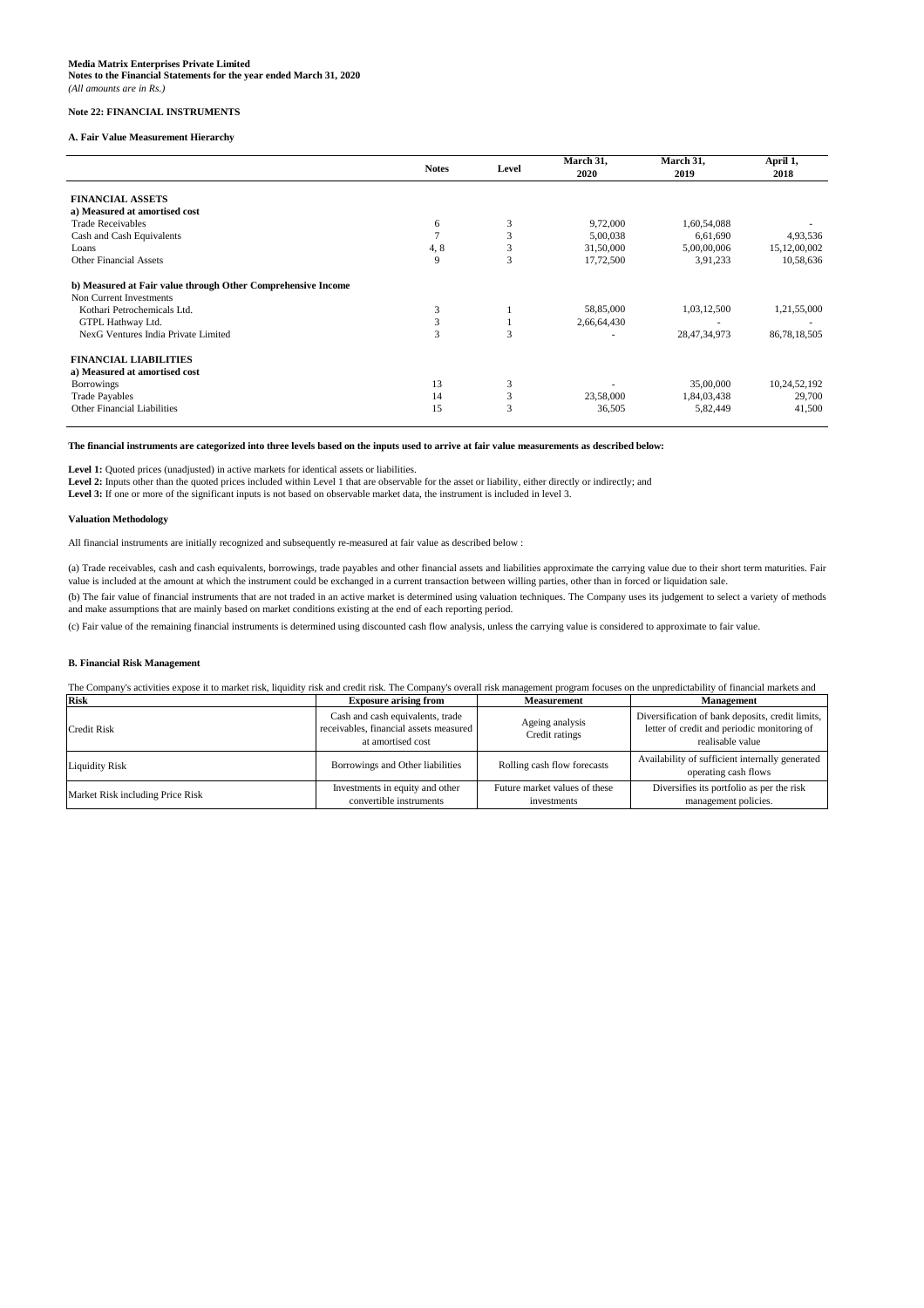# **Notes to the Financial Statements for the year ended March 31, 2020**

*(All amounts are in Rs.)*

#### **(I) CREDIT RISK**

# **(II) LIQUIDITY RISK**

# **(III) MARKET RISK**

In order to manage its price risk arising from investments, the Company diversifies its portfolio in accordance with the limits as per the risk management policies. The use of any new investment must be approved by the Management.

The company has a prudent and conservative process for managing its credit risk arising in the course of its business activities. Credit risk is actively managed through Letters of Credit, Bank Guarantees, advance payments and factoring & forfaiting without recourse to the Company. Company focus on investing in highly liquid instruments.

The Company's risk management policies are established to identify and analyse the risks faced by the Company to set appropriate risk limits and controls and to monitor risks and adherence to limits. Risk management policies and systems are reviewed regularly to reflect changes in market conditions and the Company's activities.

Liquidity risk arises from the Company's inability to meet its cash flow commitments on the due date. The company maintains sufficient stock of cash, marketable securities and committed credit facilities. The company accesses global and local financial markets to meet its liquidity requirements. It uses a range of products and a mix of currencies to ensure efficient funding from across well-diversified markets and investor pools. Treasury monitors rolling forecasts of the company's cash flow position and ensures that the company is able to meet its financial obligation at all times including contingencies.

The company's liquidity is managed centrally with operating units forecasting their cash and liquidity requirements. Treasury pools the cash surpluses and then arranges to either fund the net deficit or invest the net surplus in the market.

Credit risk is the risk that a customer or counterparty to a financial instrument fails to perform or pay the amounts due causing financial loss to the company. Credit risk arises from company's activities in investments, dealing in derivatives and receivables from customers.

| <b>Contractual Maturities of Financial Liabilities</b> | Less than one            | 1 to 5 Years             | <b>Above 5 Years</b>     | <b>Total</b> |
|--------------------------------------------------------|--------------------------|--------------------------|--------------------------|--------------|
|                                                        | year                     |                          |                          |              |
| <b>March 31, 2020</b>                                  |                          |                          |                          |              |
| <b>Borrowings</b>                                      | $\overline{\phantom{0}}$ |                          | $\overline{\phantom{a}}$ |              |
| <b>Trade Payables</b>                                  | 23,58,000                | $\overline{\phantom{a}}$ |                          | 23,58,000    |
| Other Financial Liabilities                            | 36,505                   | $\overline{\phantom{a}}$ | $\overline{\phantom{a}}$ | 36,505       |
|                                                        | 23,94,505                |                          | $\overline{\phantom{a}}$ | 23,94,505    |
| <b>March 31, 2019</b>                                  |                          |                          |                          |              |
| <b>Borrowings</b>                                      | 35,00,000                |                          |                          | 35,00,000    |
| <b>Trade Payables</b>                                  | 1,84,03,438              |                          | $\overline{\phantom{a}}$ | 1,84,03,438  |
| <b>Other Financial Liabilities</b>                     | 5,82,449                 |                          |                          | 5,82,449     |
|                                                        | 2,24,85,887              |                          |                          | 2,24,85,887  |
| <b>April 1, 2018</b>                                   |                          |                          |                          |              |
| Borrowings                                             | 10,24,52,192             |                          |                          | 10,24,52,192 |
| <b>Trade Payables</b>                                  | 29,700                   |                          | $\overline{\phantom{a}}$ | 29,700       |
| <b>Other Financial Liabilities</b>                     | 41,500                   |                          |                          | 41,500       |
|                                                        | 10,25,23,392             |                          | $\overline{\phantom{a}}$ | 10,25,23,392 |

#### **Maturities of Financial Liabilities**

The tables below analyse the Company's financial liabilities into relevant maturity groupings based on their contractual maturities for all financial liabilities:

Market risk is the risk that the fair value of future cash flows of a financial instrument will fluctuate because of changes in market prices. Market risk comprises three types of risk: interest rate risk, currency risk and other price risk, such as equity price risk. Financial instruments affected by market risk include loans and borrowings, deposits, FVTOCI investments.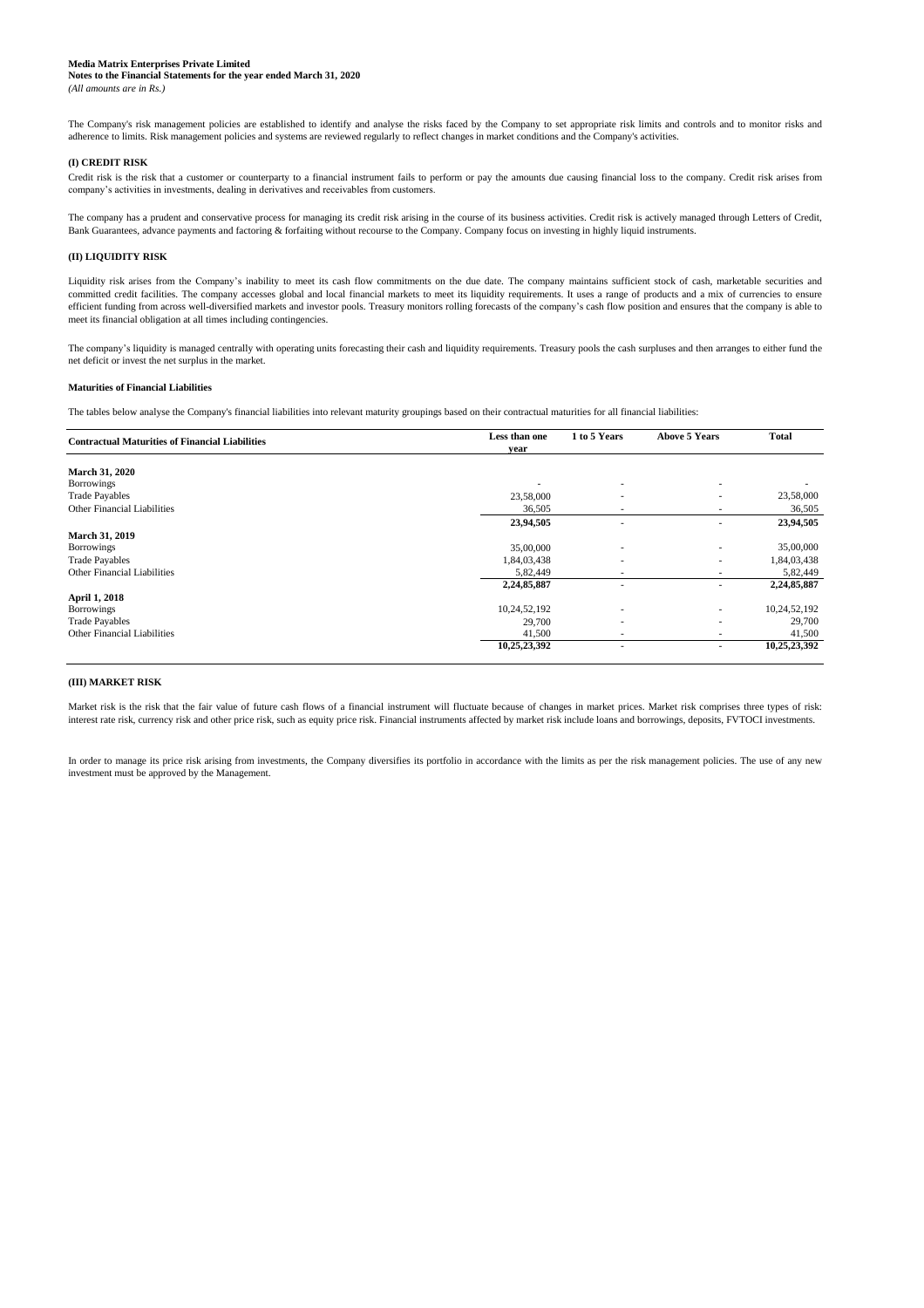**Notes to the Financial Statements for the year ended March 31, 2020** *(All amounts are in Rs.)*

#### **Note 23 : CAPITAL MANAGEMENT**

|                                         | <b>March 31, 2020</b> | <b>March 31, 2019</b> | <b>April 1, 2018</b> |
|-----------------------------------------|-----------------------|-----------------------|----------------------|
|                                         |                       |                       |                      |
| Gross Debt                              | 26,36,505             | 2,30,30,193           | 10,30,79,000         |
| Less: Cash and Cash Equivalents         | 5,00,038              | 6,61,690              | 4,93,536             |
| Net Debt $(A)$                          | 21,36,467             | 2,23,68,503           | 10,25,85,464         |
| Total Equity (As per Balance Sheet) (B) | 14,68,71,772          | 44,87,66,668          | 1,05,09,69,662       |
| Net Gearing $(A/B)$                     | $1\%$                 | 5%                    | 10%                  |
|                                         |                       |                       |                      |

# **Note 24: SEGMENT INFORMATION**

#### **Note 26: RETAINED EARNINGS**

# **Note 27: CURRENT ASSETS**

#### **Note 28: FIRST-TIME ADOPTION OF IND-AS**

#### **A. Exemptions and Exceptions Availed**

#### **A.1 Ind AS optional exemptions**

The accounting policies set out in Note 1 have been applied in preparing the Financial statements for the year ended March 31, 2019 and March 31, 2020. Set out below are the applicable Ind AS 101 optional exemptions and mandatory exceptions applied in the transition from previous GAAP to Ind AS.

In the opinion of the Board, Current Assets have a value on realization in the ordinary course of business at least equal to the amount at which they are stated and provision for all known liabilities have been made.

date of transition to Ind AS, measured as per the previous IGAAP and use that as its deemed cost as at the date of transition. This exemption is used for intangible assets covered by Ind AS 38 Intangible Assets.

The Company has adopted Ind AS with effect from April 01, 2019 with comparatives being restated. Accordingly the impact of transition has been provided in the opening Retained Earnings as at April 01, 2018. The figures for the previous period have been restated, regrouped and reclassified wherever required to comply with the requirement of Ind AS and Schedule III.

The Company's objectives when managing capital are to safeguard their ability to continue as a going concern, so that they can continue to provide returns for shareholders and benefits for other stakeholders, and Maintain an optimal capital structure to reduce the cost of capital.

# **A.1.1 Deemed cost for property, plant and equipment and intangible assets**

Ind AS 101 permits a first-time adopter to elect to continue with the carrying value for all of its property, plant and equipment as recognised in the financial statements as at the

Retained earnings as at April 1, 2018 has been adjusted consequent to the Ind AS transition adjustments.

The Company monitors capital on the basis of the following gearing ratio:

Equity share capital and other equity are considered for the purpose of Company's capital management.

The Company manages its capital so as to safeguard its ability to continue as a going concern and to optimise returns to shareholders. The capital structure of the Company is based on management's judgment of its strategic and day-to-day needs with a focus on total equity so as to maintain investor and creditors confidence.

The Board of Directors monitors the return on capital. The Company may take appropriate steps in order to maintain, or if necessary, adjust its capital structure.

The Board of Directors are the Company's Chief Operating Decision Maker (CODM) within the meaning of Ind AS 108 'Operating Segments'. The Company is engaged in the business of Investments, etc. which is reviewed by the CODM as single primary segment. CODM examines the Company's performance, reviews internal management reports, allocates resources based on analysis of various performance indicator of the Company as a single unit. Therefore, there is no reportable segment for the Company as per the requirements of Ind AS 108 "Operating Segment".

#### **Note 25: OTHER COMPREHENSIVE INCOME (OCI)**

Under Ind AS, all items of income and expense recognised in a period should be included in profit or loss for the period, unless a standard requires or permits otherwise. Item of income / expense that is not recognised in profit or loss but is shown in the statement of profit and loss as 'other comprehensive income' includes Gain/(Loss) on Equity Instruments designated through OCI. The concept of other comprehensive income did not exist under the previous GAAP.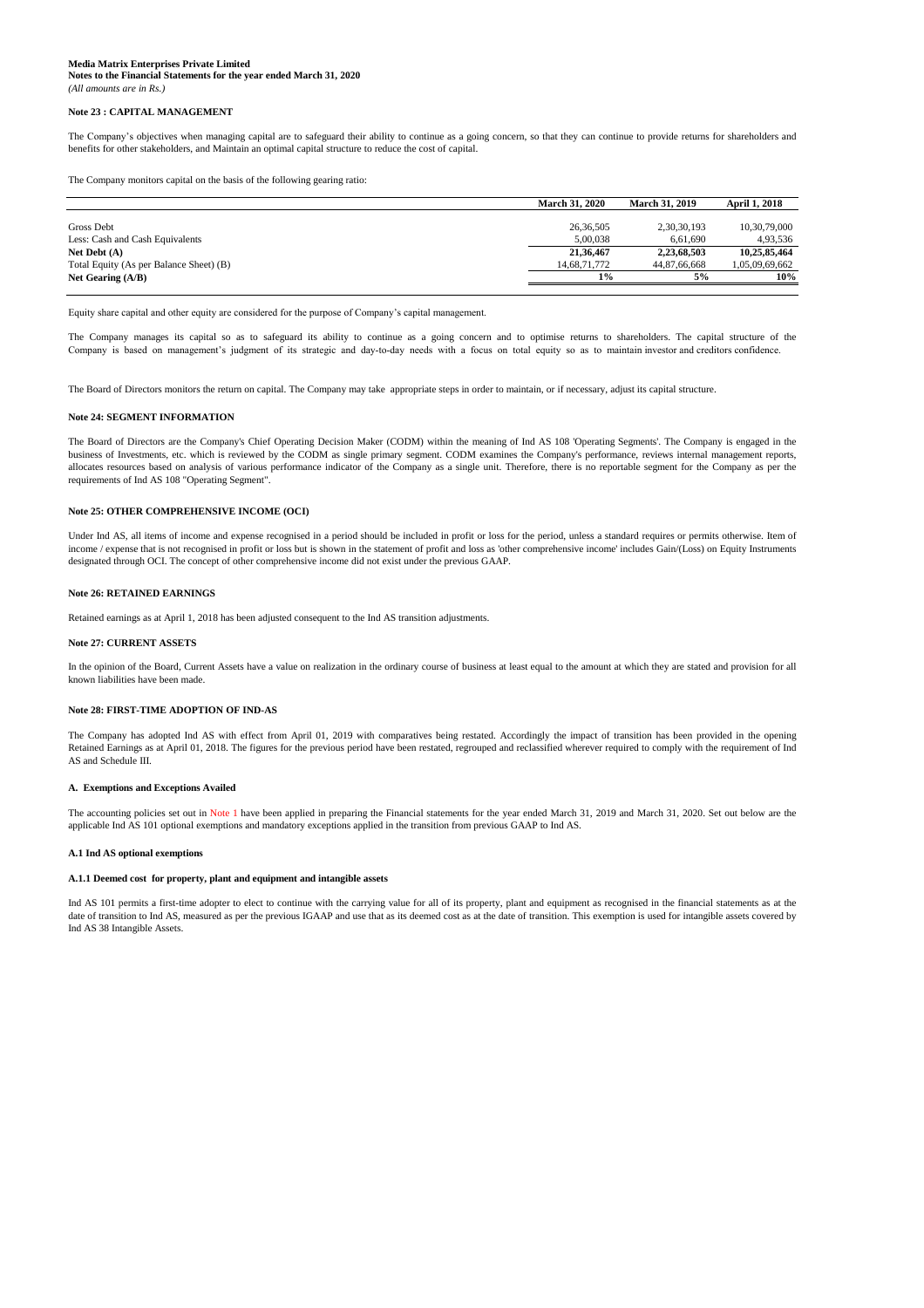**Notes to the Financial Statements for the year ended March 31, 2020** *(All amounts are in Rs.)*

# **A.1.2 Business Combination**

# **A.2 Ind AS mandatory exceptions**

# **A.2.1 De-recognition of financial assets and liabilities**

# **A.2.2 Classification and measurement of financial assets**

#### **A.2.3 Estimates**

# **B. Reconciliations between previous GAAP and Ind AS**

#### **Effect of Ind AS adoption on the Balance Sheet as at April 01, 2018**

|                                                      | <b>Notes to</b> | <b>Previous</b> | <b>Adjustments</b>       | Ind AS         |
|------------------------------------------------------|-----------------|-----------------|--------------------------|----------------|
|                                                      | first-time      | $GAAP*$         |                          |                |
|                                                      | adoption        |                 |                          |                |
| <b>ASSETS</b>                                        |                 |                 |                          |                |
| <b>Non-Current Assets</b>                            |                 |                 |                          |                |
| Investment in subsidaries, associates/joint ventures |                 | 12,02,00,400    |                          | 12,02,00,400   |
| <b>Financial Assets</b>                              |                 |                 |                          |                |
| (i) Investments                                      | 28.1            | 88,29,40,085    | (29, 66, 580)            | 87,99,73,505   |
| (ii) Loans                                           |                 | 5,00,00,006     |                          | 5,00,00,006    |
| Deferred Tax Assets (net)                            |                 | 1,49,223        |                          | 1,49,223       |
| <b>Total Non-Current Assets</b>                      |                 | 1,05,32,89,714  | (29, 66, 580)            | 1,05,03,23,134 |
| <b>Current Assets</b>                                |                 |                 |                          |                |
| <b>Financial Assets</b>                              |                 |                 |                          |                |
| <b>Trade Receivables</b><br>1.                       |                 |                 |                          |                |
| Cash and Cash Equivalents<br>11.                     |                 | 4,93,536        |                          | 4,93,536       |
| iii.<br>Loans                                        |                 | 10,11,99,996    |                          | 10,11,99,996   |
| Other<br>iv.                                         |                 | 10,58,636       |                          | 10,58,636      |
| Current Tax Assets (Net)                             |                 | 9,73,360        |                          | 9,73,360       |
| <b>Other Current Assets</b>                          |                 |                 | $\overline{\phantom{a}}$ |                |
| <b>Total Current Assets</b>                          |                 | 10,37,25,528    |                          | 10,37,25,528   |
| <b>TOTAL ASSETS</b>                                  |                 | 1,15,70,15,242  | (29, 66, 580)            | 1,15,40,48,662 |
| <b>EQUITY AND LIABILITIES</b>                        |                 |                 |                          |                |
| <b>Equity</b>                                        |                 |                 |                          |                |
| <b>Equity Share Capital</b>                          |                 | 2,00,00,000     |                          | 2,00,00,000    |
| Other Equity                                         |                 | (9,89,13,758)   | 1,12,98,83,420           | 1,03,09,69,662 |

Ind AS 101 requires an entity to reconcile equity, total comprehensive income and cash flows for prior periods. The following tables represent the reconciliations from previous GAAP to Ind AS.

**Total Equity (7,89,13,758) 1,12,98,83,420 1,05,09,69,662**

Ind AS 101 provides the option to apply the requirements in paragraph B5.1.2A (b) of Ind AS 109 prospectively to transactions entered into on or after the date of transition to Ind AS. The company elected to apply the Ind AS 109 prospectively to financial assets and financial liabilities after its transition date.

Ind AS 101 requires a first-time adopter to apply the de-recognition provisions of Ind AS 109 prospectively for transactions occurring on or after the date of transition to Ind AS. The Company has elected to apply the de-recognition provisions of Ind AS 109 prospectively from the date of transition to Ind AS.

| <b>Non-Current Liabilities</b><br>28.2<br>(i) Borrowings<br>(1,13,28,50,000)<br>1,13,28,50,000<br><b>Current Liabilities</b><br><b>Financial Liabilities</b><br>10,24,52,192<br>(i) Borrowings<br>10,24,52,192<br>29,700<br>29,700<br>(ii) Trade payables<br>-<br>41,500<br>41,500<br>(iii) Other financial liabilities<br>$\overline{\phantom{0}}$<br>5,55,608<br>Other current liabilities<br>5,55,608<br>10,30,79,000<br>10,30,79,000<br><b>Total Current Liabilities</b><br>1,23,59,29,000<br>(1,13,28,50,000)<br><b>Total Liabilities</b><br>10,30,79,000<br><b>TOTAL EQUITY AND LIABILITIES</b><br>1,15,70,15,242<br>(29,66,580)<br>1,15,40,48,662 | <b>Liabilities</b> |  |  |
|----------------------------------------------------------------------------------------------------------------------------------------------------------------------------------------------------------------------------------------------------------------------------------------------------------------------------------------------------------------------------------------------------------------------------------------------------------------------------------------------------------------------------------------------------------------------------------------------------------------------------------------------------------|--------------------|--|--|
|                                                                                                                                                                                                                                                                                                                                                                                                                                                                                                                                                                                                                                                          |                    |  |  |
|                                                                                                                                                                                                                                                                                                                                                                                                                                                                                                                                                                                                                                                          |                    |  |  |
|                                                                                                                                                                                                                                                                                                                                                                                                                                                                                                                                                                                                                                                          |                    |  |  |
|                                                                                                                                                                                                                                                                                                                                                                                                                                                                                                                                                                                                                                                          |                    |  |  |
|                                                                                                                                                                                                                                                                                                                                                                                                                                                                                                                                                                                                                                                          |                    |  |  |
|                                                                                                                                                                                                                                                                                                                                                                                                                                                                                                                                                                                                                                                          |                    |  |  |
|                                                                                                                                                                                                                                                                                                                                                                                                                                                                                                                                                                                                                                                          |                    |  |  |
|                                                                                                                                                                                                                                                                                                                                                                                                                                                                                                                                                                                                                                                          |                    |  |  |
|                                                                                                                                                                                                                                                                                                                                                                                                                                                                                                                                                                                                                                                          |                    |  |  |
|                                                                                                                                                                                                                                                                                                                                                                                                                                                                                                                                                                                                                                                          |                    |  |  |
|                                                                                                                                                                                                                                                                                                                                                                                                                                                                                                                                                                                                                                                          |                    |  |  |

Ind AS 101 requires an entity to assess classification and measurement of financial assets on the basis of the facts and circumstances that exist at the date of transition to Ind AS. Accordingly, classification and measurement of financial asset has been based on the facts and circumstances that exist at the date of transition to Ind AS.

\* The previous GAAP figures have been reclassified to conform to Ind AS presentation requirements for the purposes of this note.

The Company has applied the exemption as provided in Ind AS 101 on non-application of Ind AS 103, "Business Combinations" to business combinations consummated prior to April 1, 2017 (the "Transition Date"), pursuant to which goodwill arising from a business combination has been stated at the carrying amount prior to the date of transition under Indian GAAP.

# **A.1.3 Fair value measurement of financial assets or financial liabilities at initial recognition**

An entity's estimates in accordance with Ind AS at the date of transition to Ind AS shall be consistent with estimates made in for the same date in accordance with previous GAAP (after adjustments to reflect any difference in accounting policies), unless there is objective evidence that those estimates were in error. Ind AS estimates as at April 1, 2018 are consistent with the estimates as at the same date made in conformity with previous GAAP.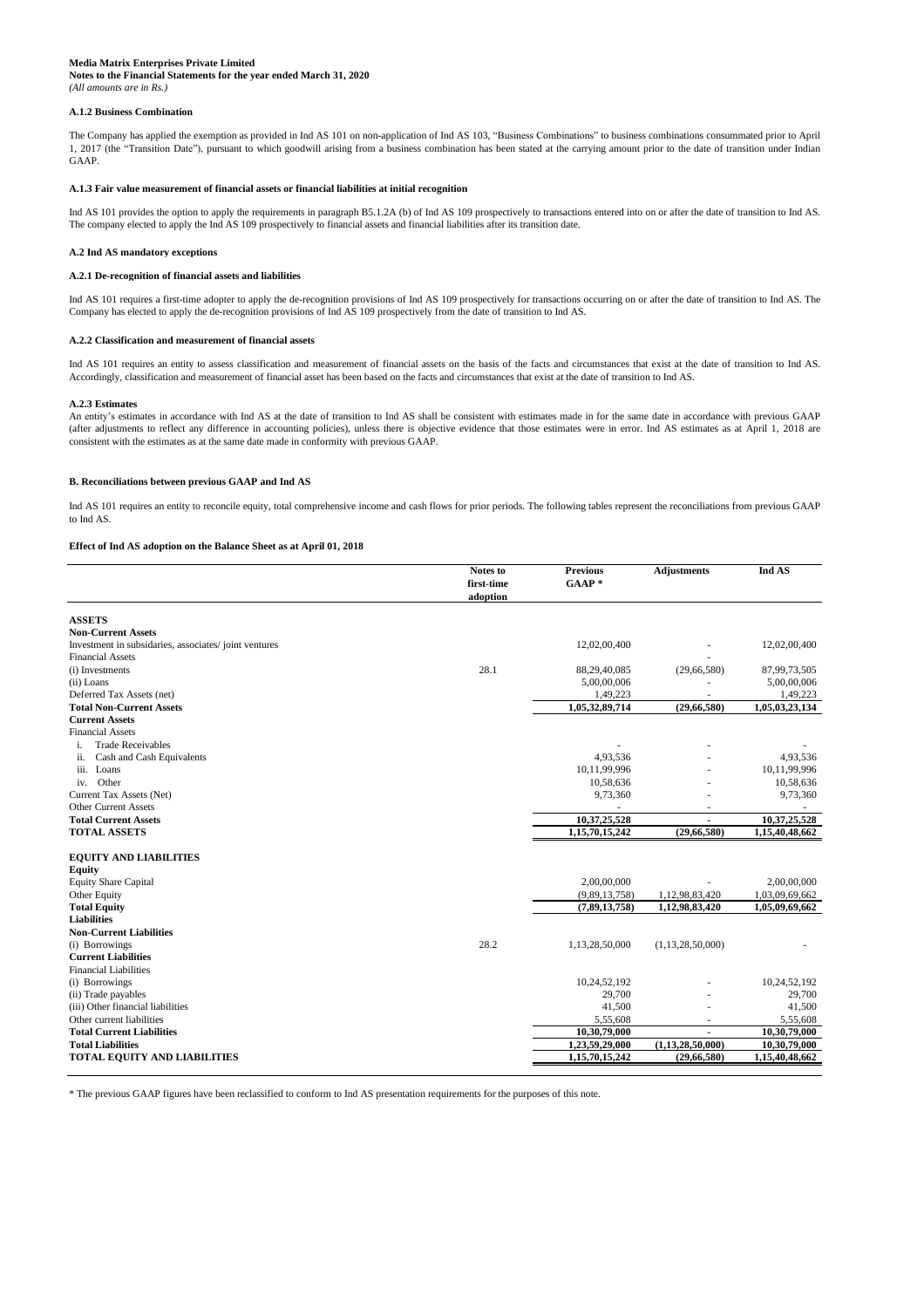# **Media Matrix Enterprises Private Limited Notes to the Financial Statements for the year ended March 31, 2020** *(All amounts are in Rs.)*

# **Effect of Ind AS adoption on the Balance Sheet as at March 31, 2019**

|                                                      | Notes to<br>first-time<br>adoption | <b>Previous</b><br>$GAAP*$ | <b>Adjustments</b> | Ind AS       |
|------------------------------------------------------|------------------------------------|----------------------------|--------------------|--------------|
| <b>ASSETS</b>                                        |                                    |                            |                    |              |
| <b>Non-Current Assets</b>                            |                                    |                            |                    |              |
| Investment in subsidaries, associates/joint ventures |                                    | 10,75,18,800               |                    | 10,75,18,800 |
| <b>Financial Assets</b>                              |                                    |                            |                    |              |
| (i) Investments                                      | 28.1                               | 98,29,40,085               | (68, 78, 92, 612)  | 29,50,47,473 |
| (ii) Loans                                           |                                    |                            |                    |              |
| Deferred Tax Assets (net)                            |                                    |                            |                    |              |
| <b>Total Non-Current Assets</b>                      |                                    | 1,09,04,58,885             | (68, 78, 92, 612)  | 40,25,66,273 |
| <b>Current Assets</b>                                |                                    |                            |                    |              |
| <b>Financial Assets</b>                              |                                    |                            |                    |              |
| <b>Trade Receivables</b><br>i.                       |                                    | 1,60,54,088                |                    | 1,60,54,088  |
| Cash and Cash Equivalents<br>ii.                     |                                    | 6,61,690                   |                    | 6,61,690     |
| iii. Loans                                           |                                    | 5,00,00,006                |                    | 5,00,00,006  |
| Other<br>iv.                                         |                                    | 3,91,233                   |                    | 3,91,233     |
| Current Tax Assets (Net)                             |                                    | 14,22,059                  |                    | 14,22,059    |
| <b>Other Current Assets</b>                          |                                    | 7,01,512                   | $\overline{a}$     | 7,01,512     |
| <b>Total Current Assets</b>                          |                                    | 6,92,30,588                |                    | 6,92,30,588  |
| <b>TOTAL ASSETS</b>                                  |                                    | 1,15,96,89,473             | (68, 78, 92, 612)  | 47,17,96,861 |
| <b>EQUITY AND LIABILITIES</b>                        |                                    |                            |                    |              |
| <b>Equity</b>                                        |                                    |                            |                    |              |
| <b>Equity Share Capital</b>                          |                                    | 2,00,00,000                |                    | 2,00,00,000  |
| Other Equity                                         |                                    | (9,62,40,719)              | 52,50,07,387       | 42,87,66,668 |
| <b>Total Equity</b>                                  |                                    | (7,62,40,719)              | 52,50,07,387       | 44,87,66,668 |
| <b>Liabilities</b>                                   |                                    |                            |                    |              |
| <b>Non-Current Liabilities</b>                       |                                    |                            |                    |              |
| (i) Borrowings                                       | 28.2                               | 1,21,29,00,000             | (1,21,29,00,000)   |              |
| <b>Current Liabilities</b>                           |                                    |                            |                    |              |
| <b>Financial Liabilities</b>                         |                                    |                            |                    |              |
| (i) Borrowings                                       |                                    | 35,00,000                  |                    | 35,00,000    |
| (ii) Trade payables                                  |                                    | 1,84,03,438                |                    | 1,84,03,438  |
| (iii) Other financial liabilities                    |                                    | 5,82,449                   |                    | 5,82,449     |
| Other current liabilities                            |                                    | 5,44,306                   |                    | 5,44,306     |
| <b>Total Current Liabilities</b>                     |                                    | 2,30,30,193                |                    | 2,30,30,193  |
| <b>Total Liabilities</b>                             |                                    | 1,23,59,30,193             | (1,21,29,00,000)   | 2,30,30,193  |
| <b>TOTAL EQUITY AND LIABILITIES</b>                  |                                    | 1,15,96,89,473             | (68,78,92,612)     | 47,17,96,861 |

# **Reconciliation of total comprehensive income for the year ended March 31, 2019**

|                                                            | Notes to<br>first-time<br>adoption | <b>Previous</b><br>$GAAP*$ | <b>Adjustments</b> | Ind AS            |
|------------------------------------------------------------|------------------------------------|----------------------------|--------------------|-------------------|
|                                                            |                                    |                            |                    |                   |
| Revenue from Operations                                    |                                    | 1,51,81,536                |                    | 1,51,81,536       |
| Other Income                                               |                                    | 1,22,42,040                |                    | 1,22,42,040       |
| <b>Total income</b>                                        |                                    | 2,74,23,576                | $\sim$             | 2,74,23,576       |
| <b>Expenses</b>                                            |                                    |                            |                    |                   |
| Purchases of stock-in trade                                |                                    | 1,50,31,224                |                    | 1,50,31,224       |
| <b>Finance Costs</b>                                       |                                    | 49,78,206                  |                    | 49,78,206         |
| Other Expenses                                             |                                    | 39,01,394                  |                    | 39,01,394         |
| <b>Total expenses</b>                                      |                                    | 2,39,10,824                | $\blacksquare$     | 2,39,10,824       |
| Profit before tax                                          |                                    | 35, 12, 752                |                    | 35, 12, 752       |
| Tax expense                                                |                                    |                            |                    |                   |
| - Current tax                                              |                                    | 8,39,713                   |                    | 8,39,713          |
| - Deferred tax                                             |                                    |                            |                    |                   |
| <b>Profit before Tax</b>                                   |                                    | 26,73,039                  | ٠                  | 26,73,039         |
| <b>Other Comprehensive Income</b>                          |                                    |                            |                    |                   |
| Gain/(Loss) on Equity Instruments designated through OCI   | 28.1                               |                            | (68, 49, 26, 033)  | (68, 49, 26, 033) |
| Income Tax relating to above mentioned Item                |                                    |                            |                    |                   |
| Total Other Comprehensive Income for the Year (Net of Tax) |                                    |                            | (68, 49, 26, 033)  | (68, 49, 26, 033) |
| <b>Total Comprehensive Income for the Year</b>             |                                    | 26,73,039                  | (68, 49, 26, 033)  | (68, 22, 52, 994) |

\* The previous GAAP figures have been reclassified to conform to Ind AS presentation requirements for the purposes of this note.

\* The previous GAAP figures have been reclassified to conform to Ind AS presentation requirements for the purposes of this note.